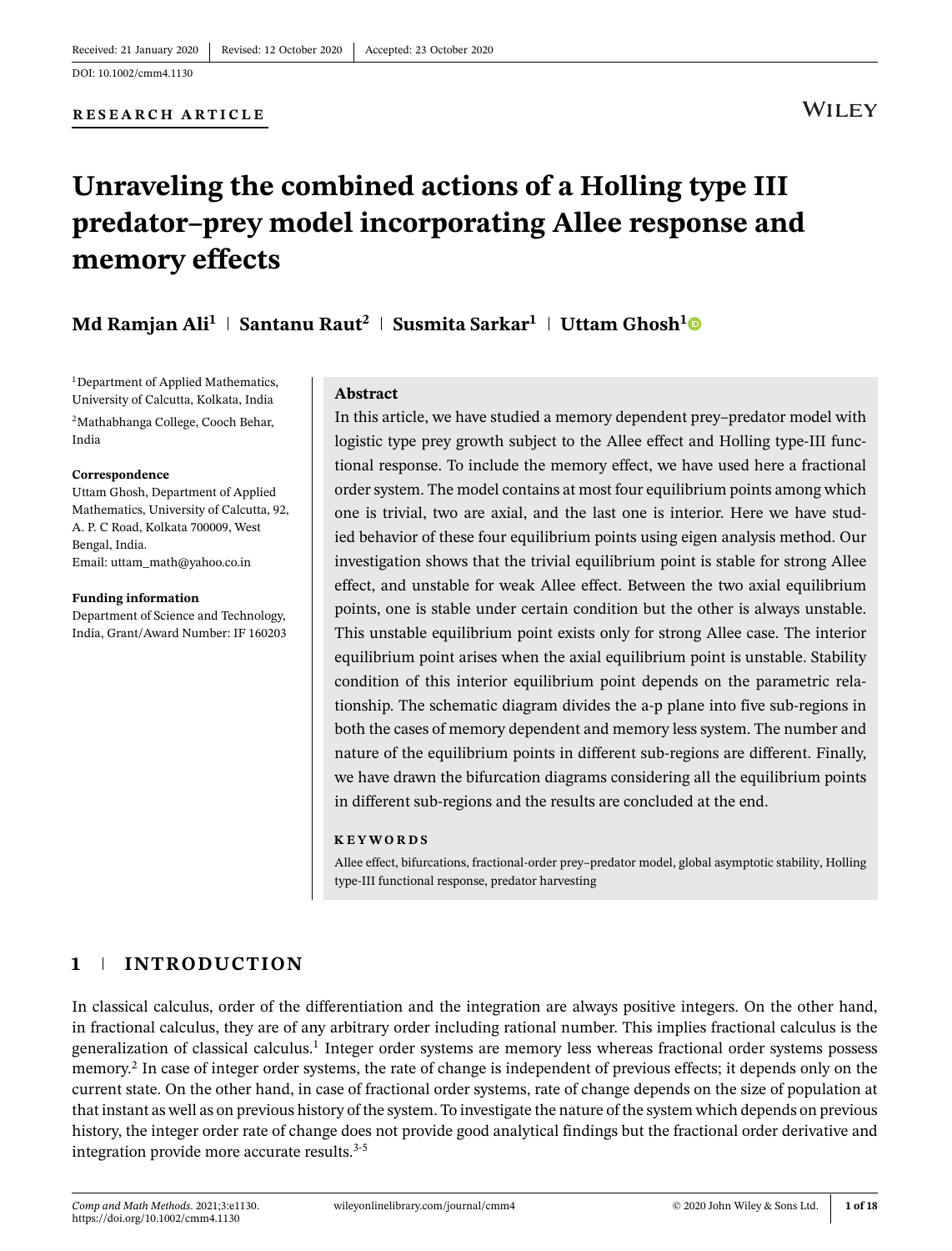Biological systems are memory dependent as their growth depends on current population density of the system as well as on previous history of the environment where they are growing. As for example in any predator–prey system if the amount of prey is initially large and prey population stay in a group then consumption by predator population will be small because of their group defense compared to the case when the prey population are scattered. Prey population uses their previous knowledge for safety of new born baby and gives birth in a safe place. Entire population keeps in mind where food is available as well as where they can get attacked. To include previous effects in biological models, currently authors are using fractional order prey–predator models.<sup>6-8</sup>

So far most of the work has been done by formulating the fractional models only replacing the integer order derivatives by fractional order derivatives.<sup>9</sup> They have not introduced the memory dependence using memory dependent kernel. But in this article we have introduced the memory effect of prey and predators using memory dependent kernels. In most of the previous works on fractional order prey–predator models, authors mainly focused on stability analysis. As most of population systems such as Lotka–Volterra systems have long-range temporary memory, fractional order population models are more advantageous than integer order population models. El-Sayed et al.<sup>10</sup> investigated the stability, existence, uniqueness, and found numerical solution of fractional order logistic equation using characteristic equation method.

Javidi and Nyamoradi<sup>11</sup> investigated a fractional order predator–prey system with harvesting; Tian et al.<sup>12</sup> analyzed the stability and bifurcation of three-dimensional fractional order Lotka–Volterra system.

Correlation of population size with individual population fitness is a biological phenomenon called Allee effect.<sup>13</sup> Allee effect arises due to the mechanisms, inherently tried to survival and reproduction. Inclusion of Allee effect in the prey predator model gives us more realistic findings. However, lot of examples show that population growth naturally exhibits Allee dynamics<sup>14-17</sup> (the Allee effect) where the growth rate per capita increases at low density of species. There are two types of Allee effect: the strong Allee and the weak Allee effect. In case of strong Allee effect, there exists a population threshold when the species density is small compared to the net population. Growth rate is negative below this threshold population.<sup>15</sup> On the other hand, for weak Allee, growth rate is low for low population densities keeping its value positive.

Holling proposed three types of functional response (Holling I-III) experimentally and authors used it to model the ecological systems. For Holling type-I functional response, the response function takes the form  $g(x) = bx$ . The most frequently used and studied functional response is the Holling type-II and its form is  $g(x) = \frac{bx}{1+ax}$ . This type response is used when the predator cause maximum mortality rate at low prey densities. Holling type-III functional response gives better description of the dynamics of the ecosystem if the predators are more efficient at higher densities and less efficient at lower prey densities. The functional form<sup>18-21</sup> looks like  $g(x) = \frac{bx^2}{a^2 + x^2}$ . Effectiveness of using Holling type functional responses in prey predator models has already been explained by many researchers.<sup>19-21</sup>

To formulate the fractional order predator prey model with memory effect, we first consider an integer order prey–predator model with Holling type-III functional response along with Allee effect.<sup>22</sup> Olivares et al.<sup>22</sup> have shown complex dynamical behavior of similar biological system in absence of memory i.e. for integer order system. They have shown that trajectories of such system can have three different-limit cycles for the same set of parameter values which are highly sensitive to initial conditions. There are three potential attractors: (1) the origin; (2) an interior equilibrium; and (3) a limit cycle of large amplitude. A separatrix curve exists in presence of strong Allee effect. If we take initial point above the separatrix curve, then that goes to interior or saturation equilibrium point otherwise extinction.

Study of classical or integer order prey–predator model shows that among three Holling type functional responses, HT-III gives best findings.<sup>19-21</sup> So far some fractional order prey–predator models have been analyzed using HT-I<sup>9</sup> and HT-II<sup>23</sup> functional responses. We are using HT-III functional response in our proposed fractional order prey–predator model.

In our proposed model, we have considered prey population  $X = X(\tau)$  and predator population  $Y = Y(\tau)$  at time  $\tau$ satisfy the governing equations,

$$
\frac{dX}{dt} = RX \left(1 - \frac{X}{k}\right)(X - m) - \frac{SX^2}{X^2 + A^2}Y
$$
\n
$$
\frac{dY}{dt} = \frac{PY^2}{Y^2 + A^2}Y - cY
$$
\n(1)

where  $R$ ,  $k$ ,  $S$ ,  $P$ ,  $c$ ,  $A$ ,  $m$  are all positive constants. The parameters  $R$  and  $k$  represent the intrinsic growth rate and environmental carrying capacity of the prey population, respectively, *S* is the attack rate of predators to prey population, (*P*/*S*) is the conversion factor, *c* is the mortality rate of predator population, and *a* is the half saturation (environmental protection)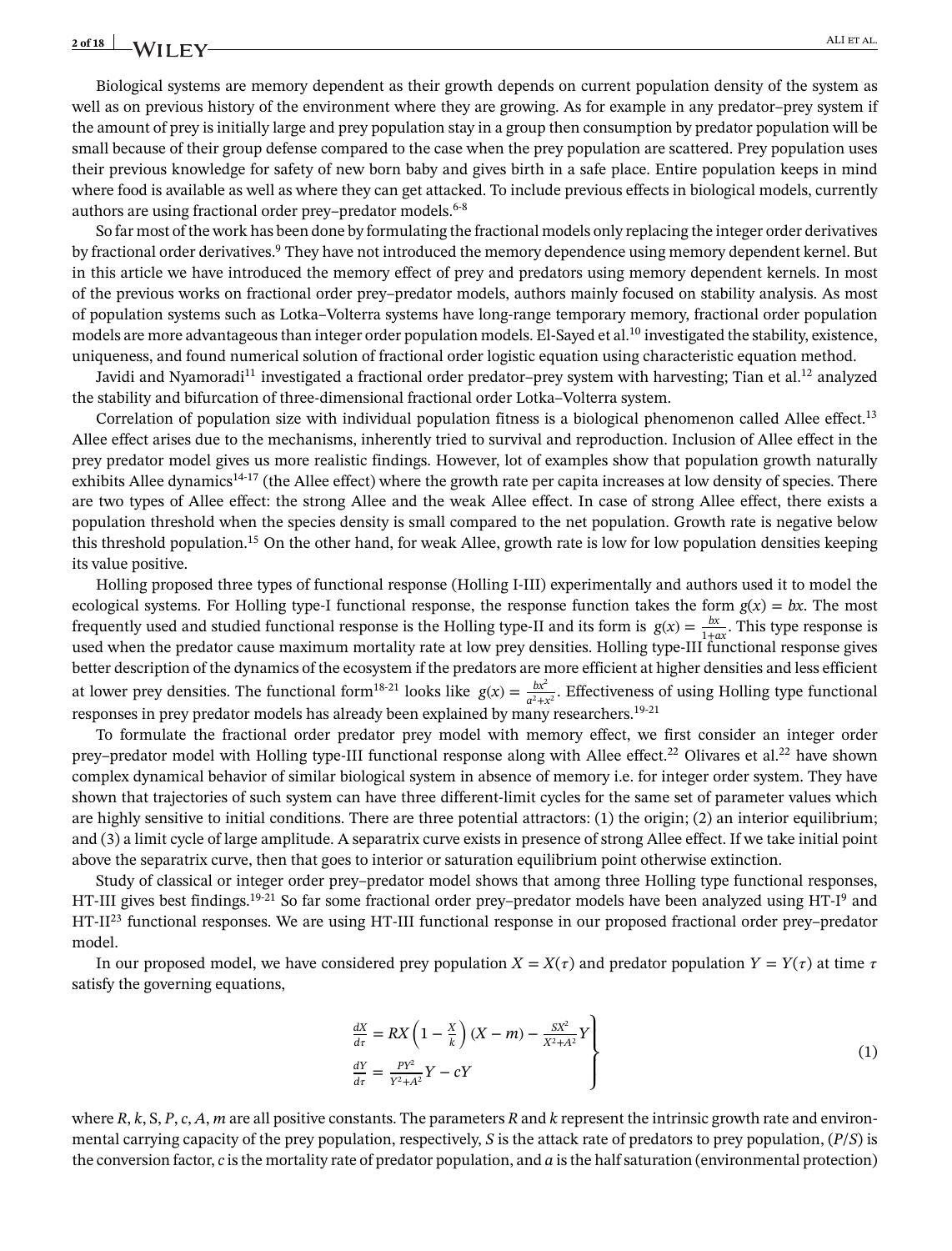constant. Here *m* is the quantitative characteristic of Allee effects. Allee effect to the model depends on this characteristic quantity *m*. If  $0 \le m \le k$  then strong Allee effect occurs, whereas for weak Allee effect, the value of *m* satisfies the condition −*k< m* ≤0. The above model shows that the prey population grows logistically under Allee effect and the predators are more active for large prey population. As a consequence, Holling type-III functional response has been considered.

Now for simplicity of analysis, we have normalized the above model. As a result number of constants in the model has been decreased. For this normalization, the following transformations are used:

$$
x = \frac{X}{k}, y = \frac{SY}{kc}, r = \frac{Rk}{c}, \beta = \frac{m}{k}, a = \frac{A}{k}, p = \frac{P}{c}, t = \tau c.
$$

This reduces model (1) to,

$$
\begin{aligned}\n\frac{dx}{dt} &= rx(1-x)(x-\beta) - \frac{x^2y}{x^2+a^2} \\
\frac{dy}{dt} &= \frac{px^2}{x^2+a^2}y - y\n\end{aligned}
$$

To get a deeper insight of this model, we shall now convert it to a memory dependent fractional order model via memory dependent kernel and the model can be written as follows.

$$
\frac{dx}{dt} = \int \left( k(t - t') \left( rx(1 - x)(x - \beta) - \frac{x^2 y}{x^2 + a^2} \right) \right) dt'
$$
\n
$$
\frac{dy}{dt} = \int \left( k(t - t') \frac{px^2}{x^2 + a^2} y - y \right) dt'
$$
\n(2)

Here the kernel *k*(t−*t*') plays the role of a time-dependent kernel. For Markov process, it is equal to a delta function (t−*t*') and generates the Equation (1). In fact, any arbitrary function can be replaced by a sum of delta functions, thereby leading to a given type of time correlations. A proper choice, in order to include long-term memory effects, is a power-law function which exhibits a slow decay so that the state of the system at quite early times can contribute to the evolution of the system.<sup>2</sup> This type of kernel guarantees the existence of scaling features as it is often intrinsic in most natural phenomena. Thus, to generate the fractional order model, we consider  $k(t-t') = \frac{1}{\Gamma(q-1)}(t-t')^{q-2}$ , where  $0 < q \le 1$ and Γ(*x*) denote the gamma function. Substituting this in the right-hand side of (2), and then using the definition of fractional derivative,<sup>2</sup> we can replace the integral in the Equation (2) to form the fractional differential equations with the Caputo-type fractional derivative in the following form

$$
\frac{dx}{dt} = t_0 D_t^{-(q-1)} \left( \left( rx(1-x)(x-\beta) - \frac{x^2 y}{x^2 + a^2} \right) \right)
$$
\n
$$
\frac{dy}{dt} = t_0 D_t^{-(q-1)} \left( \frac{px^2}{x^2 + a^2} y - y \right)
$$
\n(3)

Now, applying fractional Caputo derivative of order (*q*−1) on both sides of Equation (3), and using the fact the fractional derivative and fractional integral are inverse operators, the following fractional differential equations can be obtained for the above model:

$$
\begin{aligned} \n\binom{C}{t_0} P_t^q(x) &= r x (1 - x)(x - \beta) - \frac{x^2 y}{x^2 + a^2} \\ \n\binom{C}{t_0} P_t^q(y) &= \frac{px^2}{x^2 + a^2} y - y, \ \ 0 < q < 1 \end{aligned} \tag{4}
$$

Here  ${}_{t_0}^{C}D_t^q$  $\frac{q}{t}$  denotes the Caputo derivative of order *q*, defined for an arbitrary function  $y(t)$  as follows:

$$
{}_{t_0}^C D_t^q(y(t)) = \frac{1}{\Gamma(1-q)} \int_{t_0}^t \frac{y'(\tau)d\tau}{(t-\tau)^q},\tag{5}
$$

Introducing a convolution integral with a power-law memory kernel in a fractional order prey–predator model, it is useful to describe memory effects in prey–predator dynamics. The decaying rate of the memory kernel (a time-correlation function) depends on the parameter *q*. For slow decaying (long memory) time correlation function, we need low values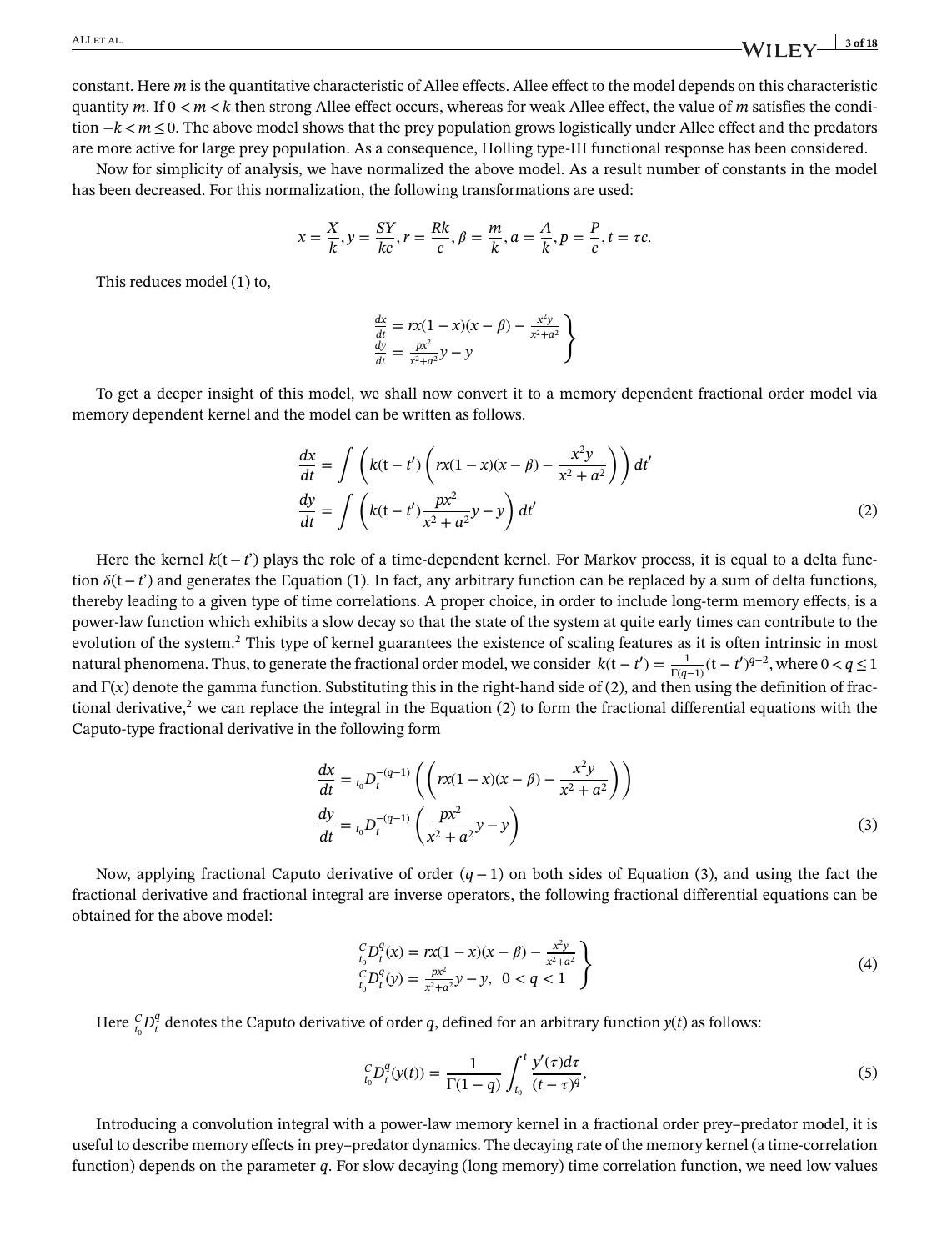of *q*. The strength (through the "length") of the memory is controlled by this parameter. As  $q \to 1$ , the influence of memory decreases and then the system tend toward a memory less system. It is to be noted that for simplicity, we have assumed the same memory contributions (same value of *q*) for both prey and predator. We have studied the dynamics of this memory dependent prey predator model by eigenfunction analysis method.

Section 2 contains some basic results. Section 3 is devoted to show boundedness of the solution of the system. Section 4 deals with equilibrium of the fractional model and their stability. Section 5 describes the global asymptotic stability situation very well. Numerical simulation is given in Section 6. Section 7 concludes the whole work done in this article.

## **2 SOME BASIC RESULTS**

For linear Cauchy type fractional differential equation, the following result holds.

Lemma 1. *The Cauchy problem*<sup>9,24</sup>

$$
{}_{a}^{c}D_{t}^{q}x(t) = \lambda x(t) + f(t), x(a) = b(b \in \mathbb{R})
$$

*with*  $0 < q < 1$  *and*  $\lambda \in \mathbb{R}$  *has the solution of the form* 

$$
x(t) = bE_q[\lambda(t-a)^q] + \int_a^t (t-s)^{q-1} E_{q,q}[\lambda(t-s)^q] f(s) ds \tag{6}
$$

while the solution to the problem  ${}^c_aD^q_t$  $f_t^q x(t) = \lambda x(t), x(a) = b(b \in \mathbb{R})$  *is given by*  $x(t) = bE_q[\lambda(t-a)^q].$ 

To prove uniform boundedness of the system (4), we need the following lemma, which generalizes lemma 2 of Reference 25 from the integer-order system to fractional-order system.

**Lemma 2.** *Let*  $u(t)$  *be a continuous function on*  $[t_0, +\infty]$  *satisfying* 

$$
\begin{cases} \binom{c}{a} D_t^q u(t) \le -\lambda u(t) + \mu \\ u(t_0) = u_{t_0} \end{cases} \tag{7}
$$

*where*  $0 < q < 1$ ,  $\lambda$ ,  $\mu \in \mathbb{R}$  and  $\lambda \neq 0$ , and  $t_0 \geq 0$  is the initial time, then  $u(t)$  satisfies the inequality

$$
u(t) \le \left(u_{t_0} - \frac{\mu}{\lambda}\right) E_q[-\lambda(t - t_0)^q] + \frac{\mu}{\lambda}.
$$

*Proof.* Let  $U(t) = u(t) - \frac{\mu}{\lambda}$  then the system (7) reduces to

$$
\begin{cases} \frac{c}{a}D_t^q U(t) \le -\lambda U(t) \\ U(t_0) = u_{t_0} - \frac{\mu}{\lambda} \end{cases}
$$
 (8)

from which we can say that there exists a nonnegative function *m*(*t*) satisfying

$$
\begin{cases}\n\frac{c}{a}D_t^q U(t) = -\lambda U(t) - m(t), \\
U(t_0) = u_{t_0} - \frac{\mu}{\lambda}\n\end{cases}
$$
\n(9)

The solution of the system (9) can be written as

$$
U(t) = U(t_0)E_q[-\lambda(t - t_0)^q] - \int_{t_0}^t (t - s)^{q-1} E_q[-\lambda(t - a)^q]m(s)ds, t \ge t_0
$$
\n(10)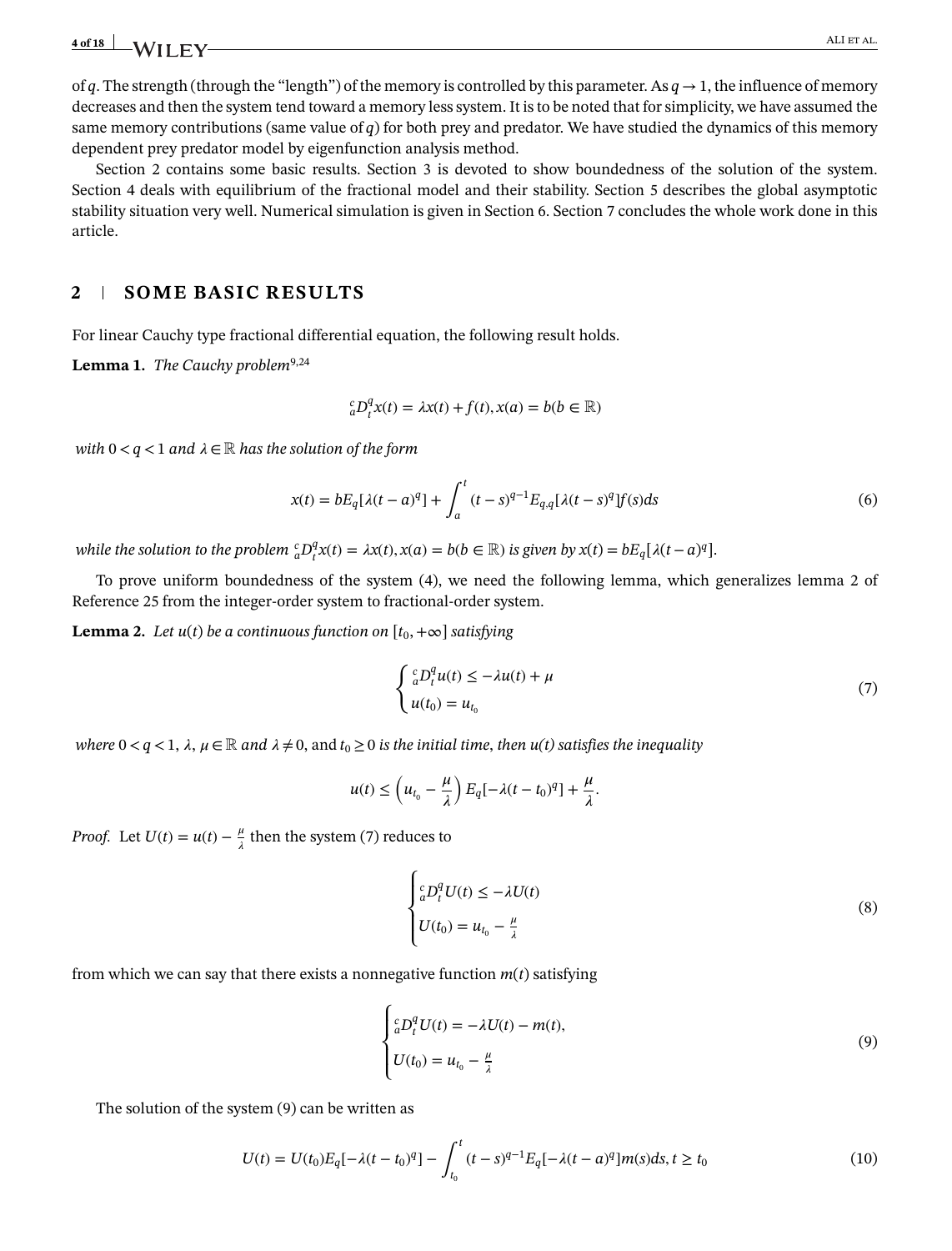ALI ET AL. **S** of 18

Let us compare this system with (9)

$$
\begin{cases}\n\int_{t_0}^c D_t^q V(t) = -\lambda V(t), \\
V(t_0) = U(t_0)\n\end{cases}
$$
\n(11)

where  $0 < q < 1$ ,  $\lambda \in \mathbb{R}$  and  $\lambda \neq 0$ , and  $t_0 \geq 0$  is the initial time. According to Lemma 1, solution of the system (11) can be written as

$$
V(t) = U(t_0)E_q[-\lambda(t-a)^q], t \ge t_0
$$
\n(12)

With the help of (10) and (12)

$$
U(t) - V(t) = -\int_{t_0}^t (t-s)^{q-1} E_{q,q}[-\lambda(t-a)^q]m(s)ds, t \ge t_0
$$
\n(13)

Since  $E_{q,q}(x) > 0$  for  $0 < q < 1$  and  $x \in R$ ,  $m(t)$  is a nonnegative function, it follows from (12) and (13) that  $u(t) \le$  $\left(u_{t_0} - \frac{\mu}{\lambda}\right)$ λ  $\int E_q[-\lambda(t-t_0)^q] + \frac{\mu}{\lambda}$  $, t \geq t_0.$ 

# **3 EXISTENCE, UNIQUENESS, AND BOUNDEDNESS OF THE SOLUTION**

In this section, we shall establish the existence, uniqueness and boundedness of the solution of the proposed system (4). In Theorems 1 and 2, we have established the uniqueness and boundedness of the solutions.

**Theorem 1.** *The solution of the system* (4) *is unique for any non-negative initial conditions*.

*Proof.* The solutions of fractional order system (4) exist and uniqueness of the in the domain  $\psi \times (0, T)$  where  $\psi =$  ${(x, y) ∈ R<sup>2</sup> : Max(|x|, |y| < η)},$  *η*-is a positive constant.

Let us construct the function  $G(X) = (G_1(X), G_2(X)), X =$ ( *x y*  $\lambda$ , where  $G_1(X)$  and  $G_2(X)$  are given by  $G_1(X) = rx(1 -$ 

 $f(x - \beta) - \frac{x^2y}{y^2+y^2}$  $\frac{x^2y}{x^2+a^2}$  and  $G_2(X)=\frac{px^2}{x^2+a^2}$  $\frac{px}{x^2+a^2}y-y.$ Now for any  $X, \overline{X} \in \psi$  it follows that

$$
||G(X) - G(\overline{X})|| \le |G_1(X) - G_1(\overline{X})| + |G_2(X) - G_2(\overline{X})|
$$
  
\n
$$
= \left| rx(1 - x)(x - \beta) - \frac{x^2y}{x^2 + a^2} - r\overline{x}(1 - \overline{x})(\overline{x} - \beta) + \frac{\overline{x}^2\overline{y}}{\overline{x}^2 + a^2} \right| + \left| \frac{px^2}{x^2 + a^2}y - y - \frac{p\overline{x}^2}{\overline{x}^2 + a^2}\overline{y} + \overline{y} \right|
$$
  
\n
$$
= r(2\eta + 3\eta^2 + \beta + 2\eta\beta)|x - \overline{x}| + 3|y - \overline{y}| + 4\eta|x - \overline{x}|, \text{ since } X, \overline{X} \in \psi
$$
  
\n
$$
= r(2\eta + 3\eta^2 + \beta + 2\eta\beta)|x - \overline{x}| + 4\eta|x - \overline{x}| + 3|y - \overline{y}|
$$
  
\n
$$
\le H||X - \overline{X}||, \text{ where } H = Max(3, r(2\eta + 3\eta^2 + \beta + 2\eta\beta) + 4\eta)
$$
  
\n
$$
\therefore ||G(X) - G(\overline{X})|| \le H||X - \overline{X}||.
$$

Thus  $G(X)$  satisfies the Lipschitz condition and consequently, the existence and uniqueness of fractional order system  $(4)$  is proved. To establish the boundedness, we establish the following theorem.

**Theorem 2.** All the solutions of the system which start  $\mathbb{R}^2_+$ , are uniformly bounded and enter the region  $\Omega=$  $\left\{(x,y) \in \mathbb{R}^2_+ : 0 < x + \frac{1}{n}\right\}$  $\frac{1}{p}y < \frac{M}{v}$ *v* } , *where u and v are defined in the text*.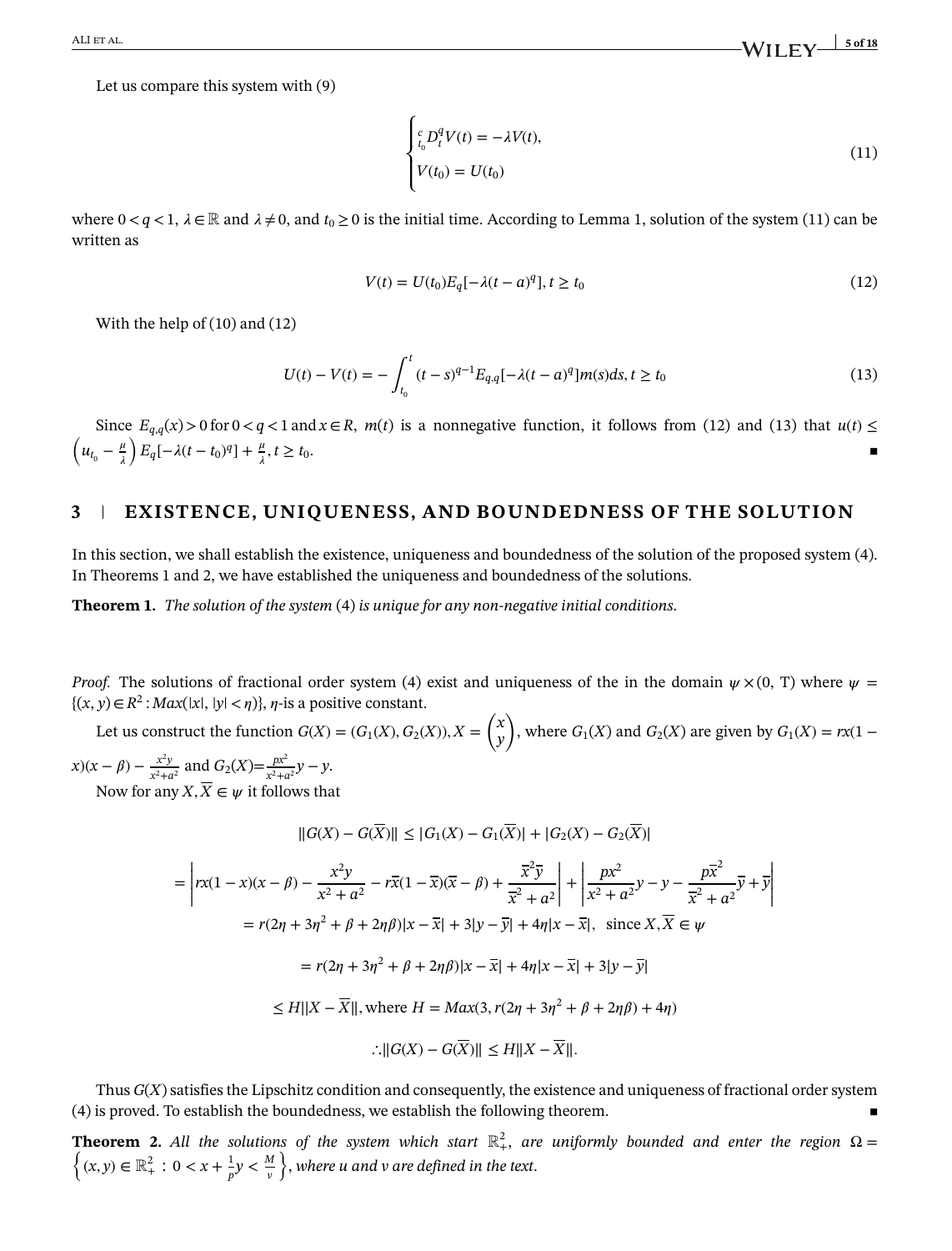# **6 of 18 ALI ET AL. ALI ET AL. ALI ET AL. ALI ET AL.**

*Proof.* Let  $x(0) > 0$ ,  $y(0) > 0$  be any initial condition of the system and  $(x(t), y(t))$  be the solution of the system (4) at any time  $t > 0$  and consider the function  $F = x + \frac{1}{n}$  $\frac{1}{p}y$ .

The fractional time derivative of *F* is

$$
D^{q}F = D^{q}x + \frac{1}{p}D^{q}y
$$
  
\n
$$
\Rightarrow \frac{d^{q}F}{dt^{q}} = \left[rx(1-x)(x-\beta) - \frac{x^{2}}{x^{2} + a^{2}}y\right] + \frac{1}{p}\left[\frac{px^{2}}{x^{2} + a^{2}}y - y\right]
$$
  
\n
$$
= rx(1-x)(x-\beta) - \frac{y}{p}.
$$

Now, for  $v > 0$  we have

$$
\frac{d^q F}{dt^q} + vF = rx(1 - x)(x - \beta) - \frac{y}{p} + vx + \frac{v}{p}y
$$
  
\n
$$
\le r \left[ -x^3 + (1 + \beta)x^2 + \frac{1}{r}(\beta r + v)x \right], \frac{d^q F}{dt^q} + vF < M
$$
  
\nwhere  $M = \max_{x \in R^+} \left( r \left[ -x^3 + (1 + \beta)x^2 + \frac{1}{r}(\beta r + v)x \right] \right) > 0$ 

Following Lemma 1, we get  $F(x(t), y(t)) < \frac{M}{w}$ *v*<sub>*v*</sub>  $+ E_q(-vt^q) F(x(0), y(0)) \to \frac{M}{v^q}$  $\frac{M}{v}$  as  $t \to \infty$ . Thus, all the solutions of the system (4) that start in  $R_+^2$  are confined to the region

$$
\Omega = \left\{ (x, y) \in \mathbb{R}_+^2 : 0 < x + \frac{1}{p} y < \frac{M}{v} \right\}.
$$

This completes the proof.

### **4 EQUILIBRIA OF THE FRACTIONAL MODEL AND THEIR STABILITY**

The system (4) has four equilibrium points, those are: trivial equilibrium point  $E_0 = (0, 0)$ , axial equilibrium points  $E_1 =$  $(1, 0), E_2 = (\beta, 0)$ , and the interior equilibrium point

$$
E_3(x^*, y^*) = \left( a \sqrt{\frac{1}{p-1}}, a p r \left[ (1+\beta)a \sqrt{\frac{1}{p-1}} - \beta - \frac{a^2}{(p-1)} \right] \sqrt{\frac{1}{p-1}} \right)
$$

The trivial and predator free equilibrium points always exist and the interior equilibrium point exist only when  $1 +$  $a^2 < p < 1 + \frac{a^2}{a^2}$  $\frac{a^2}{\beta^2}$ . It should be noted that the axial equilibrium point  $E_2 = (\beta, 0)$  does not exist for weak Allee case. Let us rewrite the model (4) in the following form:

$$
D_t^q(x(t)) = f(x, y) = rx(1 - x)(x - \beta) - \frac{x^2y}{x^2 + a^2}
$$
  

$$
D_t^q(y(t)) = g(x, y) = \frac{px^2}{x^2 + a^2}y - y
$$

The characteristic equation of the system (4) corresponding to any fixed point  $(x^*, y^*)$  is given by

$$
\begin{vmatrix} -r[3x^{*^2} - 2(1+\beta)x^* + \beta] - \frac{2a^2x^*}{(x^{*^2}+a^2)^2}y^* - \lambda & \frac{2a^2px^*}{(x^{*^2}+a^2)^2}y^* \\ - \frac{x^{*^2}}{(x^{*^2}+a^2)} & \frac{2a^2px^*}{(x^{*^2}+a^2)^2}y^* \end{vmatrix} = 0
$$

After simplifications it becomes  $\lambda^2 - \tau \lambda + \Delta = 0$  (14)

where,  $\tau = -r[3x^2 - 2(1 + \beta)x^* + \beta] - \frac{2a^2x^4}{(x^2 + \beta)^2}$  $\frac{2a^2x^*}{(x^*^2+a^2)^2}$ *y*<sup>\*</sup> and  $\Delta = \frac{2pa^2x^*^3y^*}{(x^*^2+a^2)^3}$  $\frac{2pa^2x*^3y^*}{(x*^2+a^2)^3} \geq 0.$ So, the roots of the quadratic equation (14) are  $\lambda = \frac{\tau + \sqrt{\tau^2 - 4\Delta}}{2}$  $\frac{\tau^2-4\Delta}{2}, \frac{\tau-\sqrt{\tau^2-4\Delta}}{2}$  $\frac{\tau^2-4\Delta}{2}$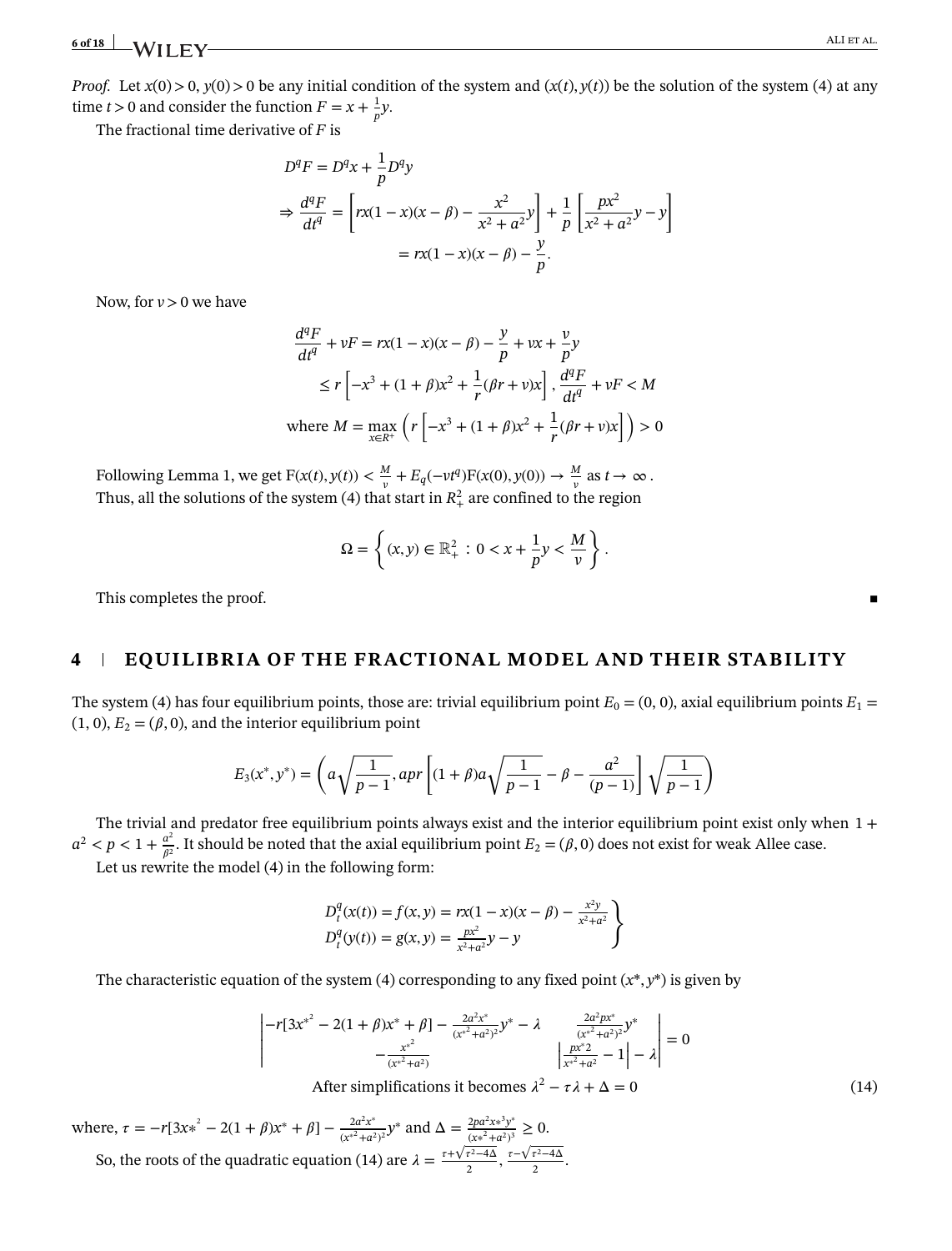Let us consider "*a*" as the control parameter and define  $h = q\frac{\pi}{2}$  $\frac{\pi}{2} - \min_{i=1,2} |\arg(\lambda_i)|^{26}$  the fractional model (4) will stable or unstable according to the following conditions satisfied by the roots of the Equation (14):

- 1. If *h<*0 then fixed point is locally asymptotically stable.
- 2. If *h>*0 then fixed point is unstable.
- 3. If  $h = 0$  occurs at  $a = a^*$  then the system will experience hopf bifurcation when "*a*" crosses the critical value  $a = a^*$ provided the transversality condition<sup>26</sup> is satisfied

$$
\left. \frac{dh(a)}{da} \right|_{a=a*} \neq 0 \tag{15}
$$

The critical value of  $a$  can be found from the condition  $h = 0$ .

Now we will discuss the stability behavior of the model in two separate sections. First section will deal with the strong Allee effects, whereas the second section will describe the weak Allee part.

#### **Case I: Stability analysis related with strong Allee effects.**

**Theorem 3.** *The trivial equilibrium point* (0, 0) *is always stable*.

*Proof.* For the trivial equilibrium point (0, 0) roots of the Equation (14) are  $\lambda_1 = -r\beta$  and  $\lambda_2 = -1$ . For strong Allee effect  $0 < \beta < 1$ , so

$$
h = q\frac{\pi}{2} - \min|\arg(\lambda_1), \arg(\lambda_2)| = q\frac{\pi}{2} - \min|\pi, \pi| < 0.
$$

Hence the equilibrium point is always stable.

**Theorem 4.** *The predator free equilibrium point* (1, 0) *is stable only for*(p−1)−*a* <sup>2</sup> *<*0 *and saddle if* (p−1)−*a* <sup>2</sup> *>*0.

*Proof.* For the fixed point (1, 0), roots of the characteristic equation are  $\lambda_1 = \frac{p}{1+r}$  $\frac{p}{1+a^2} - 1$  and  $\lambda_2 = -r(1-\beta)$ . Hence  $arg(\lambda_1) = -\pi$  if (p−1)−*a*<sup>2</sup> < 0 or  $arg(\lambda_1) = 0$  if (p−1)−*a*<sup>2</sup> > 0 and  $arg(\lambda_2) = -\pi$ . So,  $h(a) = q^{\frac{\pi}{2}} - \min |\arg(\lambda_1), \arg(\lambda_2)| < 0$  only when  $(p-1) - a^2 < 0$ .

Hence the axial equilibrium point (1, 0) is stable when  $(p-1)-a^2 < 0$  but the point changes its nature to a saddle when  $(p-1)-a^2>0$ .  $2 > 0$ .

**Theorem 5.** *The equilibrium point (* $\beta$ *,0) is always unstable and become saddle when* (p  $-1$ ) $\beta^2 - a^2 < 0$ .

*Proof.* For the fixed point ( $\beta$ , 0), roots of the characteristic equation are  $\lambda_1 = \frac{p\beta^2}{\beta^2 + \beta^2}$  $\frac{p\beta}{\beta^2 + a^2} - 1$  and  $\lambda_2 = r\beta(1-\beta)$ . Therefore we have  $\arg(\lambda_2) = 0$ . So,  $h(a) = q\frac{\pi}{2}$  $\frac{\pi}{2} - \min |\arg(\lambda_1), \arg(\lambda_2)| \ge 0.$ 

Hence, the equilibrium point ( $\beta$ ,0) is always unstable but if  $(p-1)\beta^2 - a^2 < 0$  then  $\arg(\lambda_1) = -\pi$ , so the point ( $\beta$ ,0) behave as a saddle point. In the next theorem, we will establish the stability of the interior equilibrium point.

**Theorem 6.** Equilibrium point  $E_2 = (x^*, y^*)$  of model (4) (if exist) is locally asymptotically stable if one of the following *conditions holds*:

1.  $\tau \leq 0$ , 2.  $\tau > 0$  *and*  $\tau^2 - 4\Delta < 0$ , *and*  $\tan^{-1} \left( \frac{\sqrt{4\Delta - \tau^2}}{\sigma^2} \right)$  $\tau$  $\left( \frac{q\pi}{2} \right)$  $rac{1\pi}{2}$ .

*Proof.* Roots of the characteristic equation (6) evaluated at equilibrium point  $E_2 = (x^*, y^*)$  are

$$
\lambda_{1,2} = \frac{\tau + \sqrt{\tau^2 - 4\Delta}}{2}, \frac{\tau - \sqrt{\tau^2 - 4\Delta}}{2}
$$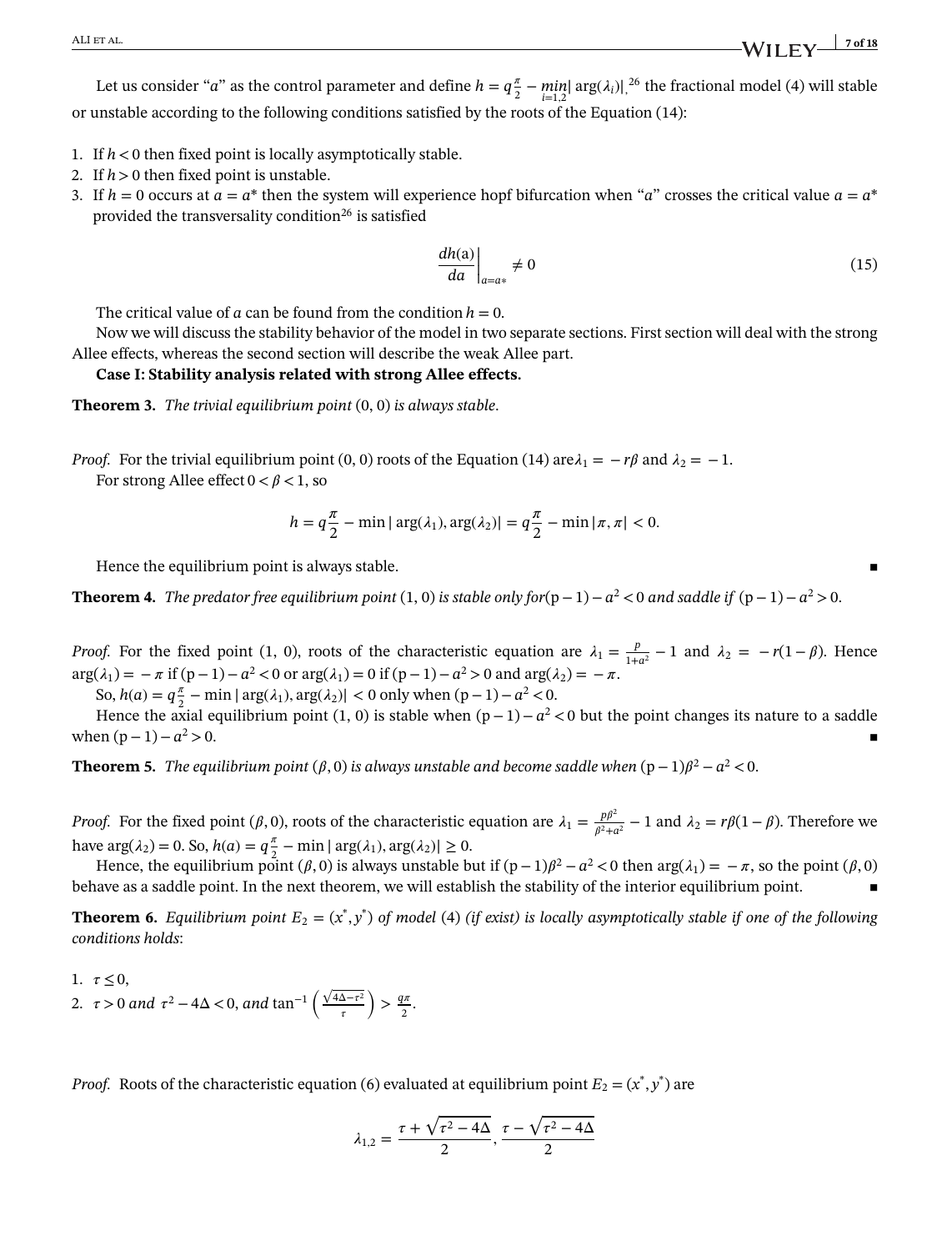▪

- 1. If  $\tau \leq 0$  then the eigenvalues become negative real for which  $h = q\frac{\pi}{2}$  $\frac{\pi}{2} - \pi < 0$  or imaginary with negative real parts which gives  $h = q\frac{\pi}{2}$  $\frac{\pi}{2} - \pi + \tan^{-1}\left(\right)$  $\sqrt{4\Delta-\tau^2}$  $\left| \frac{\Delta - \tau^2}{\tau} \right|$  $\lambda$ *<* 0*.* So the fixed point (*x*\*, *y*\*) is stable.
- |<br>|-<br>| 1 2. Assume that  $\tau > 0$ ,  $\tau^2 - 4\Delta < 0$  and  $\tan^{-1} \left( \frac{\sqrt{\tau^2 - 4\Delta}}{\tau} \right)$  $\tau$  $\left( \frac{q\pi}{2} \right)$  $\frac{2\pi}{2}$ . Then the corresponding eigenvalues become complex conjugate. From the assumptions, we get  $|\tau^2 - 4\Delta| > \tau \tan \left( \frac{q\pi}{2} \right)$ 2 ) consequently *h<*0 and hence the interior equilibrium point is stable.

In the next part, we shall describe the nature of equilibrium points for the weak Allee effect. **Case II: Stability analysis related with weak Allee effects.**

**Theorem 7.** *The trivial equilibrium point* (0, 0) *is always a saddle point*.

*Proof.* For the trivial equilibrium point (0, 0) roots of the Equation (14) are  $\lambda_1 = -r\beta$  and  $\lambda_2 = -c$ . For weak Allee effect  $-1 < \beta < 0$ , then.

$$
h = q\frac{\pi}{2} - \min|\arg(\lambda_1), \arg(\lambda_2)| = q\frac{\pi}{2} - \min|0, \pi| \ge 0 \text{ but } \arg(\lambda_2) = -\pi.
$$

Hence the equilibrium point is always an unstable saddle.

The nature of solution of the predator free equilibrium point  $(1, 0)$  is similar as in the case of strong Allee effect.

**Theorem 8.** Equilibrium point  $E_2 = (x^*, y^*)$  of model (4) (if exist) is locally asymptotically stable if one of the following *conditions hold*:

1.  $\tau \leq 0$ , 2.  $\tau > 0$  and  $\tau^2 - 4\Delta < 0$ , and  $\tan^{-1} \left( \frac{\sqrt{4\Delta - \tau^2}}{\tau^2} \right)$  $\tau$  $\left( \frac{q\pi}{2} \right)$  $rac{l^n}{2}$ .

*Proof.* Roots of the characteristic Equation (16) evaluated at equilibrium point  $E_2 = (x^*, y^*)$  are

$$
\lambda_{1,2} = \frac{\tau + \sqrt{\tau^2 - 4A}}{2}, \frac{\tau - \sqrt{\tau^2 - 4A}}{2}.
$$

- 1. If  $\tau \leq 0$  then the eigenvalues become negative real for which  $h = q^{\frac{\pi}{2}}$  $\frac{\pi}{2} - \pi < 0$  or imaginary with negative real parts which gives  $h = q \frac{\pi}{2}$  $\frac{\pi}{2} - \pi + \tan^{-1}\left(\right)$  $\sqrt{4\Delta-\tau^2}$  $\left| \frac{\Delta - \tau^2}{\tau} \right|$  $\setminus$ *<* 0*.* So the fixed point (*x*\*, *y*\*) is stable.
- | | 2. Assume that  $\tau > 0$  and  $\tau^2 - 4\Delta < 0$ , and  $\tan^{-1} \left( \frac{\sqrt{\tau^2 - 4\Delta}}{2} \right)$  $\tau$  $\left( \frac{q\pi}{2} \right)$  $\frac{2\pi}{2}$ . Then the corresponding eigenvalues become complex conjugate. From the assumptions, we get  $|\tau^2 - 4\Delta| > \tau \tan \left( \frac{q\pi}{2} \right)$ 2 ) consequently *h<*0 and hence the interior equilibrium point is stable. An interesting result has been found here.

▪

### **5 GLOBAL ASYMPTOTIC STABILITY**

The global asymptotic stability of any system implies the system will converge to the particular equilibrium point whatever the initial point is chosen.

**Theorem 10.** *The axial equilibrium point*  $E_1 = (1, 0)$  *will be globally asymptotically stable in the domain*  $A =$  $\{(x, y) : x > \beta \text{ and } x^2 - px + a^2 \ge 0, x, y > 0\}.$ 

*Proof.* We observe that the system (4) always has three equilibrium point  $E_0 = (0, 0)$ ,  $E_1 = (1, 0)$ , and  $E_2 = (\beta, 0)$  for all parameter values. On the other hand, there exists a coexistence equilibrium point  $E_2 = (x^*, y^*)$  if  $1 + a^2 < p < 1 + \frac{a^2}{a^2}$  $\frac{a^2}{\beta^2}$ . Here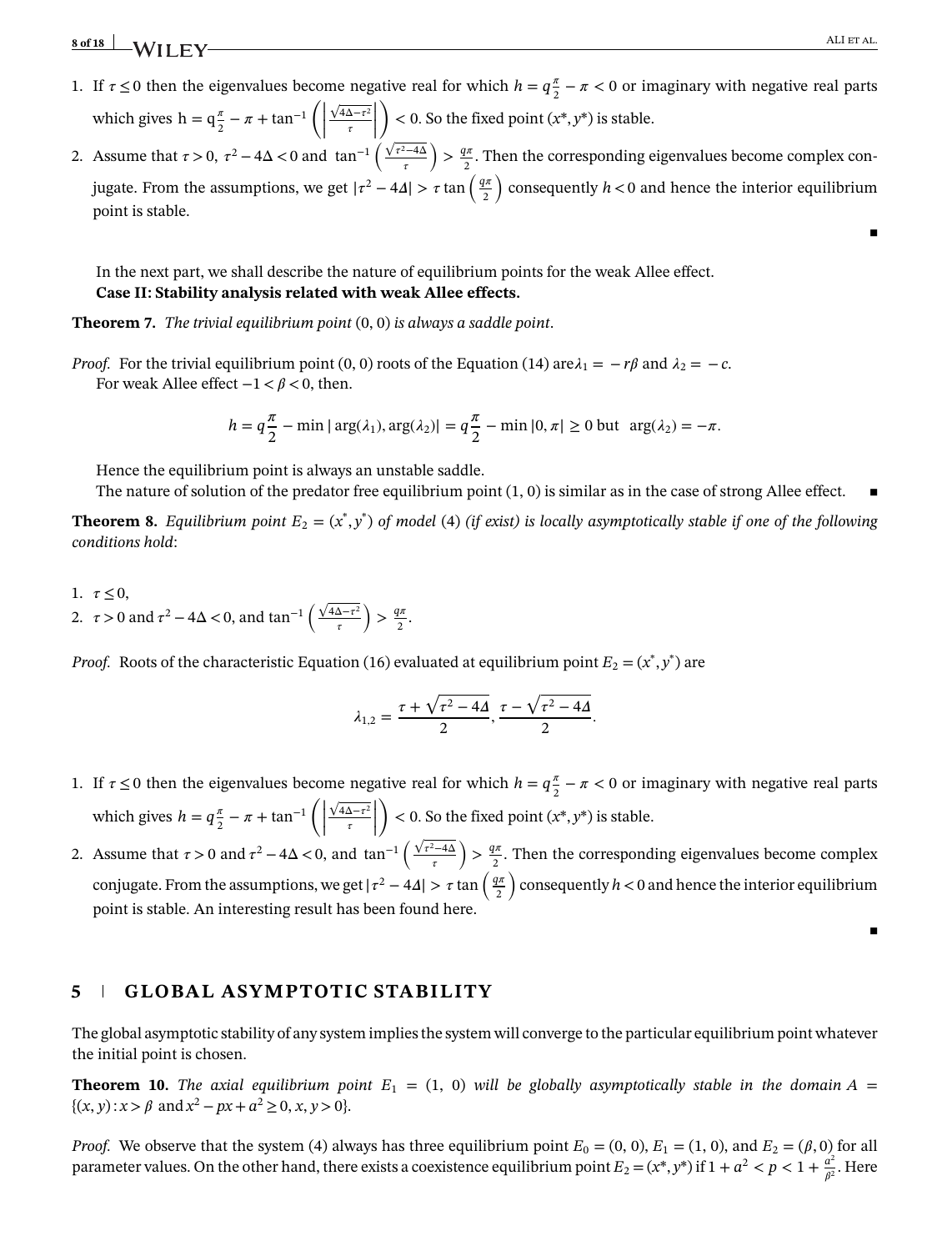we have studied the global asymptotic stability of the equilibrium point  $E_1 = (1, 0)$ ,  $E_1 = (\beta, 0)$ , and  $E_2 = (x^*, y^*)$  which has lot of importance in the study of mathematical biology. To investigate the global stability of the point  $E_1 = (1, 0)$ , we construct a Lyapunov function

$$
V(x, y) = (x - 1 - \ln x) + \frac{1}{p}y
$$
\n(16)

Clearly  $V(x, y)$  is a positive definite function. Now performing q-th order Caputo type fractional derivative in both side of expression of  $V(x, y)$  we have,

$$
{}_{t_0}^C D_t^q V(x, y) = {}_{t_0}^C D_t^q (x - 1 - \ln x) + \frac{1}{p} {}_{t_0}^C D_t^q y \tag{17}
$$

We have a relation in Lemma 4 in Reference 9,

$$
{}_{t_0}^{C}D_t^q\left(x - x^* - x^* \ln\left(\frac{x}{x^*}\right)\right) \le \left(1 - \frac{x^*}{x}\right) {}_{t_0}^{C}D_t^q x(t), x \in \mathbb{R}_+, \forall q \in (0, 1).
$$
\n(18)

So, putting (18) in (17), we get,

$$
{}_{t_0}^C D_t^q V(x, y) \le -\left\{ r(x-1)^2 (x-\beta) - \left( \frac{x}{a^2 + x^2} - \frac{1}{p} \right) y \right\} \tag{19}
$$

We have *x*, *y* > 0, now if we take  $x^2 - px + a^2 \ge 0$  and construct a domain set  $A = \{(x, y) : x > \beta \text{ and } x^2 - px + a^2 \ge 0, x,$ *y* > 0}. Clearly  ${}_{t_0}^C D_t^q$  $f_t^q V(x, y) \le 0$  for all  $(x, y)$  belongs to the set *A*. Then  $f_t^C D_t^q$  $t_t^q V(x, y) = 0$  implies that  $x = 1$  and using this condition in second equation of (4) then solving with taking  $t \to \infty$  we get  $y = 0$ , that is,  ${}_{t_0}^{C}D_t^0$  $t_t^q V(x, y) = 0$  and  $t \to \infty$  implies  $(x, y) = (1, 0)$ . So the only invariant set in which  ${}_{t_0}^{C}D_t^q$  $t_t^q V(x, y) = 0$  is the singleton set  $\{E_1\}$ . By the lemma-4.6 in Reference 25, it follows that the equilibrium point  $E_1 = (1, 0)$  is globally stable in region A.

Now, to investigate global asymptotically stability of the equilibrium points  $E_3(x^*, y^*)$ , we consider the Lyapunov function

$$
V(x,y) = \left(x - x^* - x^* \ln\left(\frac{x}{x^*}\right)\right) + \frac{1}{p}\left(y - y^* - y^* \ln\left(\frac{y}{y^*}\right)\right)
$$
(20)

Clearly *V*(*x*, *y*) is a positive definite function. Now, again performing *q*-th order Caputo type fractional derivative in both side of expression of  $V(x, y)$  we have,

$$
{}_{t_0}^C D_t^q V(x, y) = {}_{t_0}^C D_t^q \left( x - x^* - x^* \ln \left( \frac{x}{x^*} \right) \right) + \frac{1}{p} {}_{t_0}^C D_t^q \left( y - y^* - y^* \ln \left( \frac{y}{y^*} \right) \right)
$$
(21)

So, putting (18) in (21) we get,  ${}_{t_0}^C D_t^q$  $\frac{q}{t}V(x, y) \leq -\left\{ r(x - x^*)(x - 1)(x - \beta) + \frac{x^*xy}{x^2 + a} \right\}$  $\frac{x^*xy}{x^2+a^2} + \frac{y}{p}$ *p*  $\lambda$ 

$$
{}_{t_0}^C D_t^q V(x, y) \le -\{r(x - x^*)(x - 1)(x - \beta)\}\tag{22}
$$

Now we construct the domain  $B = \{(x, y) : (x - x^*)(x - \beta) < 0\}$ . Then, clearly  ${}_{t_0}^C D_t^q$  $t_t^q V(x, y) \le 0$  for all  $(x, y)$  belongs to the set *B* as  $x, y > 0$  and  ${}_{t_0}^C D_t^q$  $f_t^q V(x, y) = 0$  implies that  $x = x^*$ . Then the equilibrium condition gives  $y = y^*$ . That is  ${}_{t_0}^C D_t^q$  $C_t^q V(x, y) = 0$ implies  $(x, y) = (x^*, y^*)$ . So the only invariant set in which  ${}_{t_0}^{C}D_t^q$  $t_t^q V(x, y) = 0$  is the singleton set  ${E_2}$ . By the lemma 4.6 in Reference 25, it follows that the equilibrium point  $E_2 = (x^*, y^*)$  is globally stable in region  $B = \{(x, y): (x - x^*)(x - \beta) < 0\}.$ For weak Allee effect as  $\beta < 0$  the domain looks like  $B = \{(x, y) : x < x^*\}$ .

Note that the same model in absence of Allee effect is described in Appendix A.

In absence of Allee effect in the model one equilibrium point disappears. So that the new system contains three equilibrium points, those are  $(0, 0)$ ,  $(1, 0)$ ,  $\left(\frac{a}{\sqrt{p-1}}, \frac{ap}{\sqrt{p-1}}\right)$ √ *p*−1  $\left(1-\frac{a}{\sqrt{p-1}}\right)$ . Among them the equilibrium point (0, 0) is always unstable but it was stable in model (4). The second equilibrium point  $(1, 0)$  is stable when  $p < 1 + a^2$  but the condition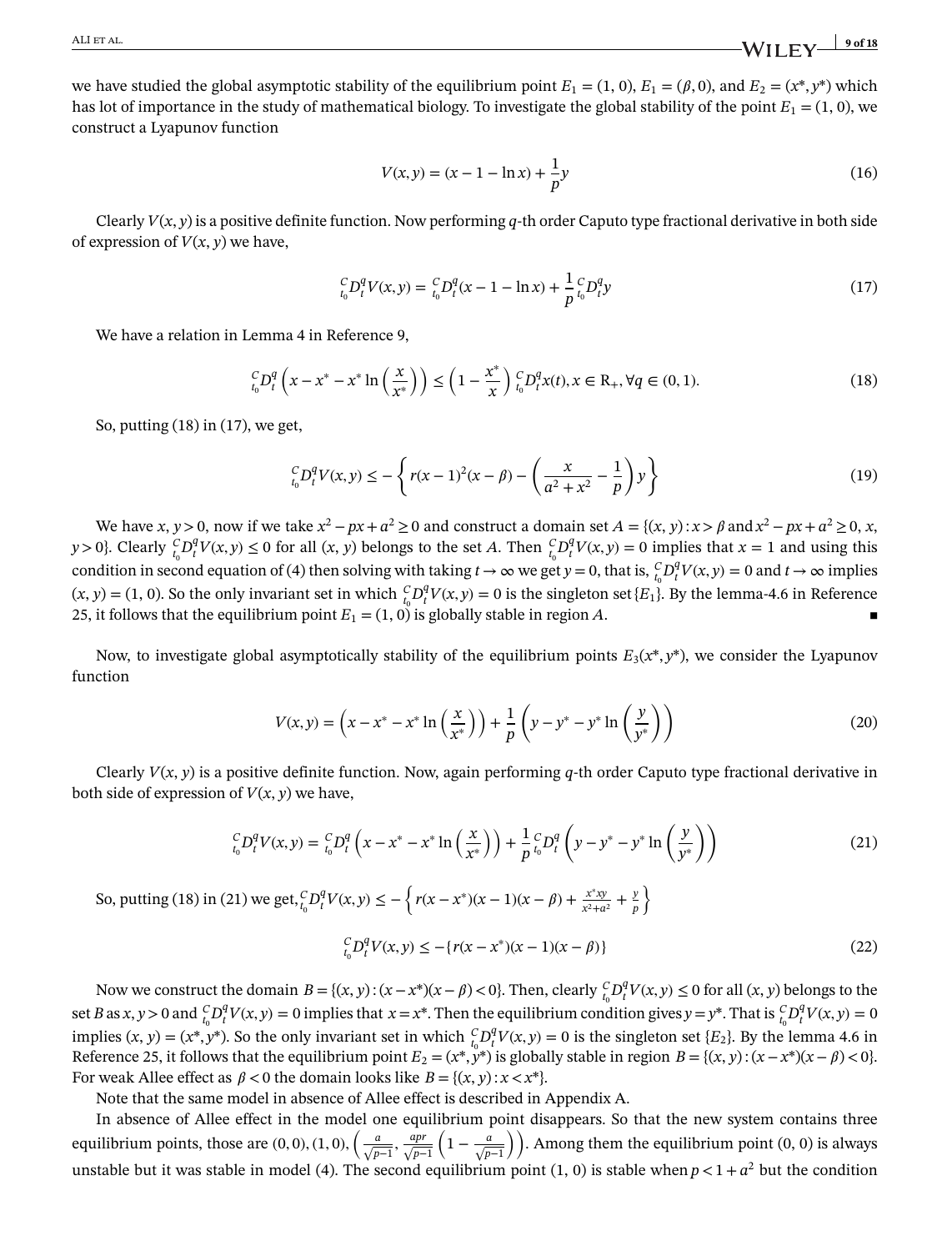

**FIGURE 1** The schematic bifurcation diagram of the system (4) in the a-p plane with  $r = 0.2$  and  $\beta = 0.25$ . The black, green, magenta, and the red lines represent the transcritical bifurcation line, Hopf line, and Homoclinic line for the interior equilibrium point and criteria for existence of the interior equilibrium point respectively: (A)  $q = 1.0$  (B)  $q = 0.9$ 

of stability was different for the same point in original model which is stated in Theorem 10. In both cases, the interior equilibrium point arises when (1,0) becomes unstable but the condition is different and the condition of stability in both cases is different.

# **6 NUMERICAL SIMULATIONS**

In the present section, we shall provide numerical simulations of the theoretical results to give a realistic picture of the above describe theoretical results. To generate the numerical results for the fractional order system (4), we have used the algorithm described in References 27,28 (scheme is given in Appendix B). To study the number and nature of equilibrium points, we have drawn the bifurcation diagram in  $a - p$  plane (see Figure 1(A) for  $q = 1.0$  (B) for  $q = 0.9$ ) taking  $r = 0.2$  and  $\beta$  = 0.25. In Figure 1, the black, green, magenta, and red lines represent the transcritical bifurcation line, Hopf line, and Homoclinic line for the interior equilibrium point and criteria for existence of the interior equilibrium point, respectively. Interior equilibrium point exists only in the region bounded by black and red lines. In both the cases, the *a*−*p* plane is divided into five sub-regions, namely,  $R_1$ ,  $R_2$ ,  $R_3$ ,  $R_4$ , and  $R_5$ . It is clear from the figures that the stability region for the interior equilibrium point increases with the increase of memory in the system, that is, with the decreasing of fractional order rate of change (*q*).

For values of the parameters in region  $R_1$ , the system contains three equilibrium points, namely,  $E_0$ ,  $E_1$ , and  $E_2$  among them the equilibrium point  $E_0$  and  $E_1$  are locally asymptotically stable and other equilibrium point  $E_2$  is unstable (see Figure 2). Biologically this region is insignificant because depending on initial size of the populations, the system in this region goes to extinction or only the predator population goes to extinction. Now we are crossing the transcritical line and enter in the region  $R_2$ . Then the interior equilibrium point arises and in this case the equilibrium points are  $E_0$ ,  $E_1$ ,  $E_2$ , and  $E_3$ . Among all the equilibrium points only  $E_0$  and  $E_3$  are locally asymptotically stable and the points  $E_1$  and  $E_2$  are saddle (see Figure 3). Thus the system experiences bi-stability. If the initial size of the prey populations is low then the system goes to extinction and it goes to the co-existence equilibrium point if the initial abundance of the prey population is high. Thus from biological point of view, this region is highly important because if the initial number of prey population is high then the both the populations survive in the system.

It is clear from Figures 2(A,B) and 3(A,B) that memory parameter plays important role for growth and stability of the population. For higher memory, the population growth is low and population takes more time to reach equilibrium points.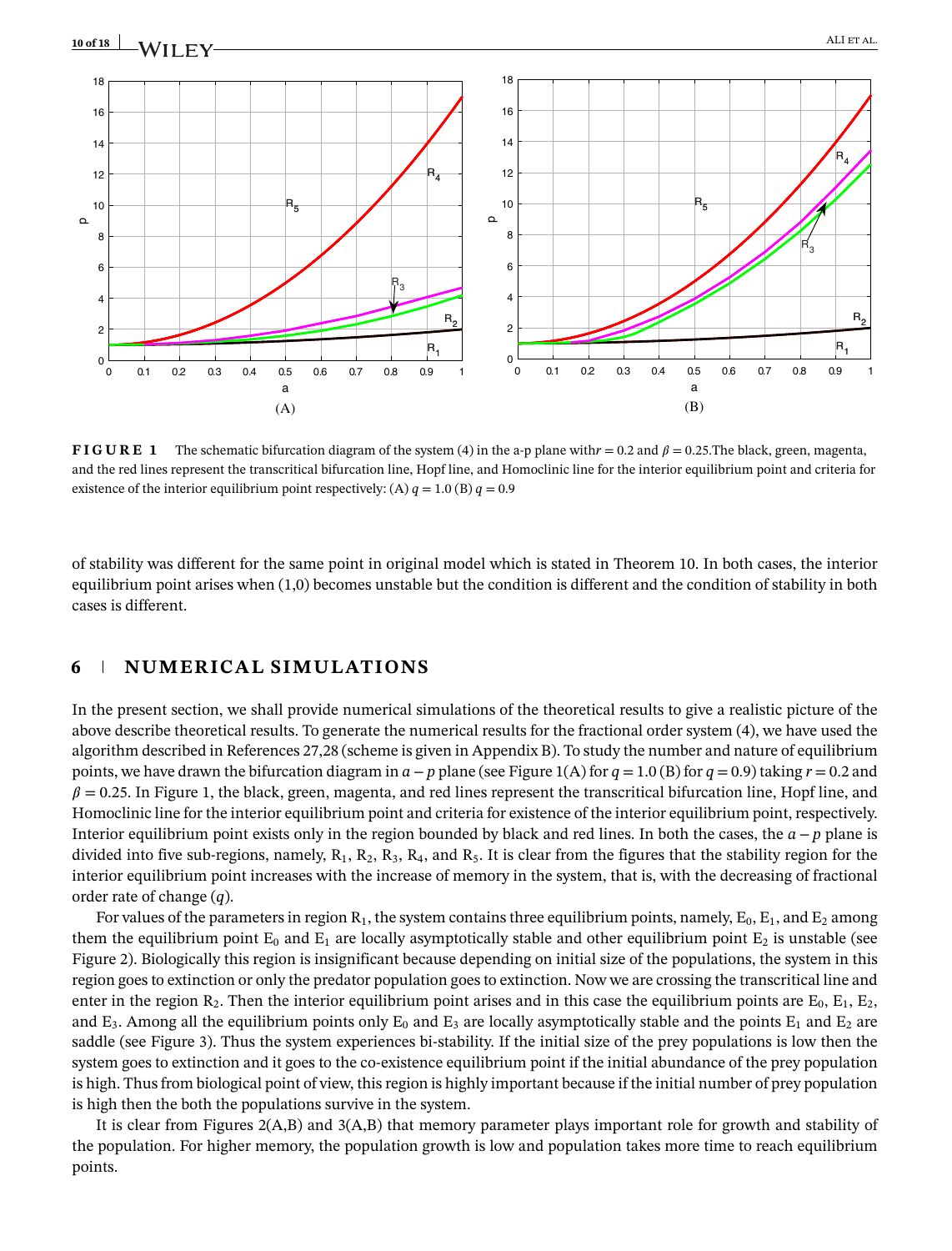

**FIGURE 2** Phase portrait for the system (4) for values of the in region R<sub>1</sub> for (A)  $q = 1.0$  and (B)  $q = 0.9$ 



**FIGURE 3** Phase portrait for the system (4) for values in region  $R_2$  for (A)  $q = 1.0$  and (B)  $q = 0.9$ 

Now, we are crossing the Hopf line (green line) and enter in the region  $R_3$  then the interior equilibrium point becomes unstable and hence the system experiences Hopf bifurcation when we move from region  $R_2$  to  $R_3$ . For any values of the parameters in this region, the solution in the neighborhood of the interior equilibrium point reaches to a stable limit cycle. In Figure 4, we have presented the phase portrait considering all the equilibrium points. It is clear from Figure 4(A), a stable limit cycle arises (red circle). This figure is drawn considering  $a = 0.9$ ,  $p = 4.5$  in region  $R_3$ . But for these values of the parameters the memory dependent system is stable, which is clear from the bifurcation diagram 1(B). So to draw the phase portrait for the memory dependent system we consider the values of *a* and *p* in region  $R_3$  as in Figure 1(B). For these values of the parameter here a stable limit cycle arises (see Figure 4(B)) but in Figure 1(B), these values are in the domain where the solution about the interior equilibrium point is unstable spiral and converges to the axial equilibrium point (0,0). Thus due to memory effect the stability region of the interior equilibrium point increases. That means memory effect has stabilization character. It is clear from Figure 4(B), the growth of the population is lower in memory-dependent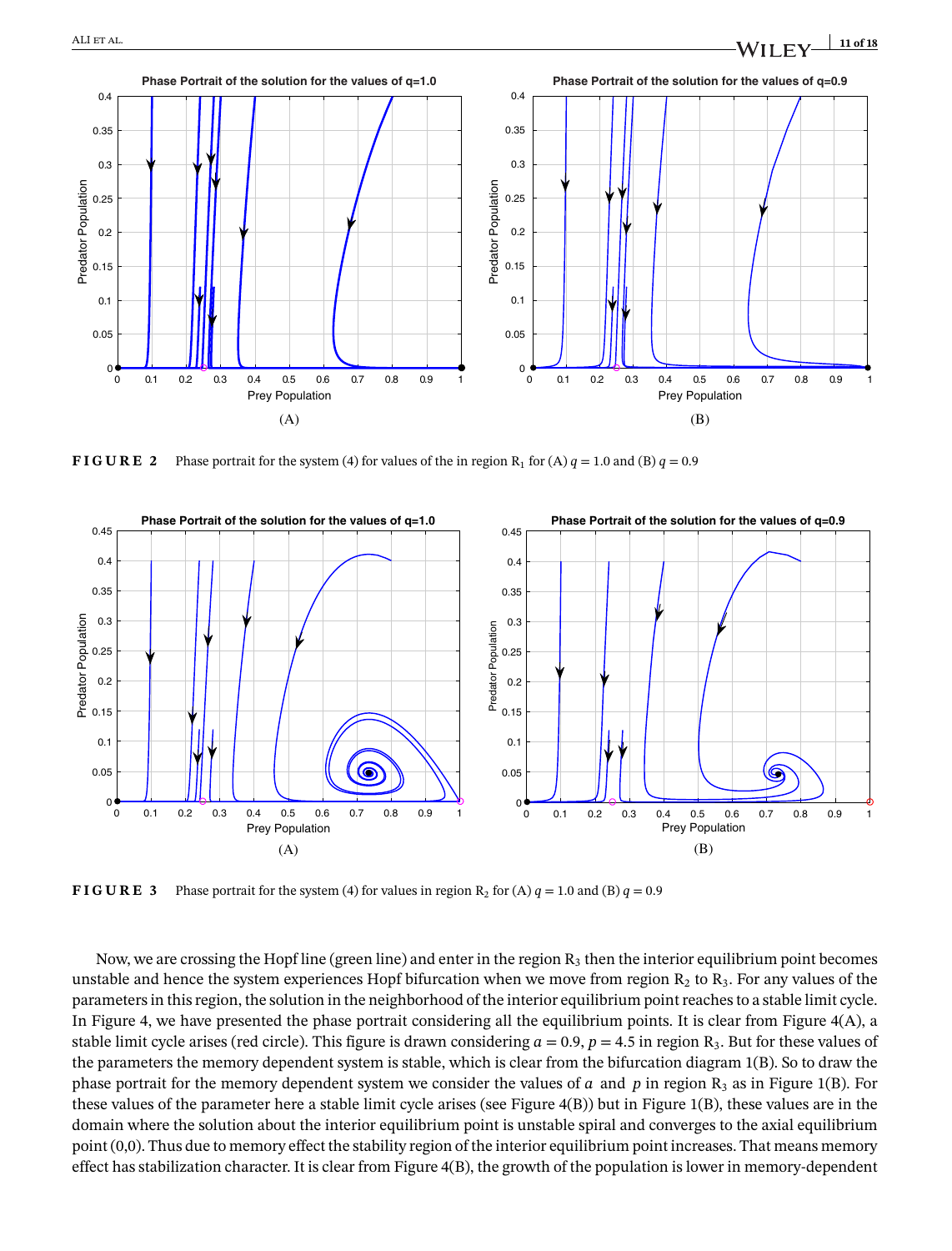

**FIGURE 4** Phaseportrait for the system (4) for values of in region  $R_3$  for (A)  $q = 1.0$  and (B)  $q = 0.9$ 



**FIGURE 5** Phase portrait for the system (4) for values of on the Homoclinic line for (A)  $q = 1.0$  and (B)  $q = 0.9$ 

system compare to memory less system. The radius of the limit cycle increases with decreases of memory effect. This region is biologically important because here the abundance of the populations oscillates when the initial density of the prey population is high and goes to extinction when the initial density of the population is low.

Now, consider the values of the parameter on the homoclinic line. Then the limit cycle around the unstable interior equilibrium point connects the saddle point  $E_1$  or  $E_2$  or both. In this situation, the solution oscillates in connecting the saddles points (see Figure 5) for memory less system. But the system with memory shows different behavior. Here growth of the populations is very low compare to the memory less system. In this case stable limit cycle arises but radius of the limit cycle is very small compare to the memory less system and hence it does not connect the saddle points.

Now, we cross the homoclinic line (magenta line) and enter in the region  $R<sub>4</sub>$ , the interior equilibrium point unstable spiral (here no stable limit cycle arise). Here the solution about the interior equilibrium point does not form a stable limit cycle. In presence of memory effect, the growth of the population becomes slower compare to the memory less system.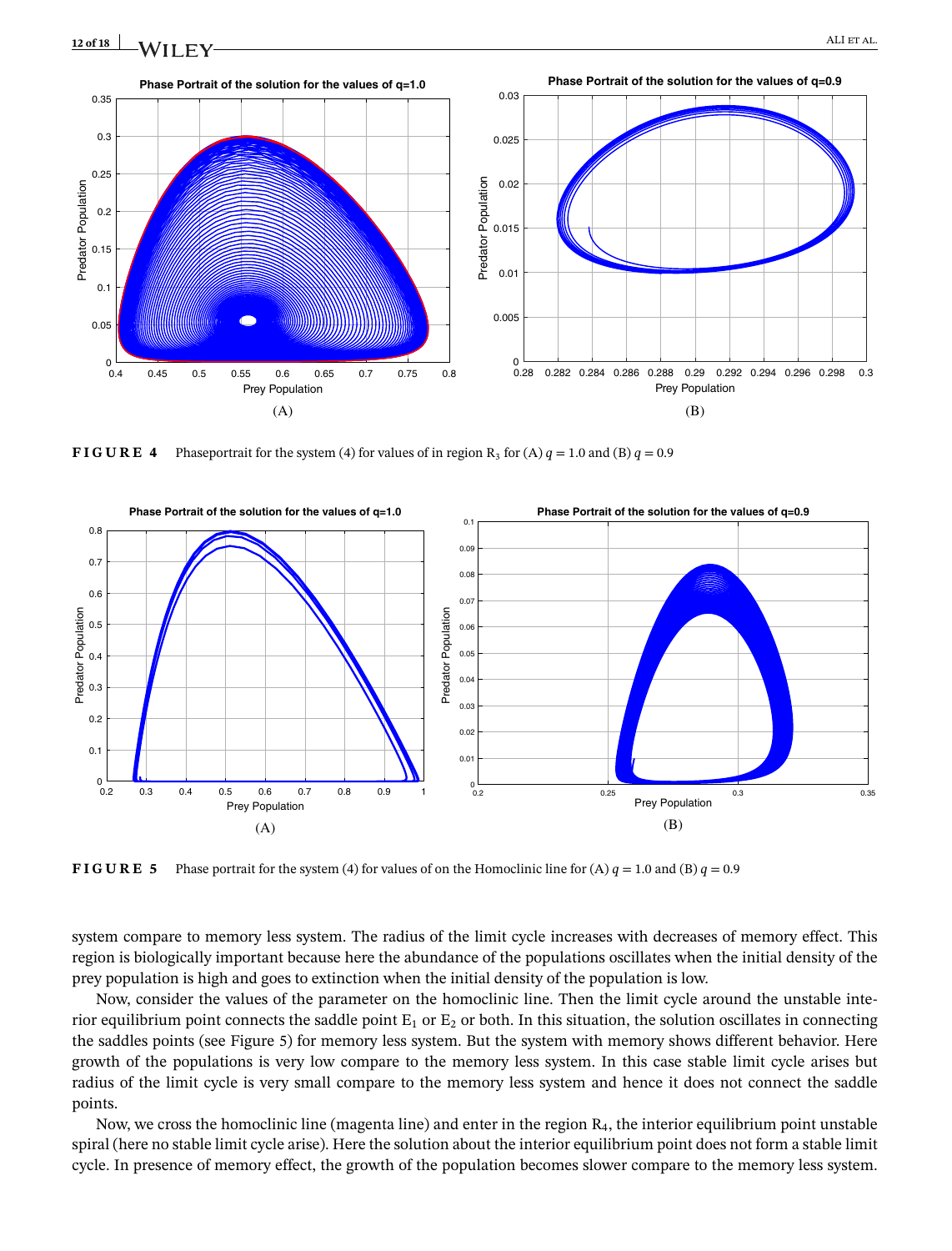

**FIGURE 6** Phase portrait for the system (4) for values of in region  $R_4$  for (A)  $q = 1.0$  and (B)  $q = 0.9$ 



**FIGURE 7** Stability situation of all equilibrium point in region R<sub>4</sub> for (A)  $q = 1.0$  and (B)  $q = 0.9$ 

In Figure 6, we have presented the phase portrait considering all the equilibrium points for  $(A) q = 1.0$  and  $(B) q = 0.9$ . In Figure 6, we have presented the phase portrait for  $a = 0.9$ ,  $p = 12$  which is in region  $R_4$  for both the system. This region is biologically important because here the abundance of the populations oscillates when the initial density of the prey population is high and goes to extinction when the initial density of the population is low.

In region  $R_5$ , the interior equilibrium point does not exist. Here only the trivial and axial equilibrium points exist among them the trivial equilibrium point  $(E_0)$  is stable and other two points are unstable (see Figure 7). The number and nature of equilibrium points in different regions are summarized in Table 1.

In Figure 8, we have drawn phase portrait of the model in absence of Allee effects from the model (4). We see that there is a basic change in nature of attractor between model (4) and the reduced model. In model (4), (0,0) is an attractor and it attract the population when population size is less than a threshold value otherwise axial equilibrium point (1,0) or interior equilibrium point become attractor. The stable manifold of the equilibrium point  $(\beta, 0)$  divides the phase plane divides into two parts in one side  $(0, 0)$  is stable and other side  $(1, 0)$  or the interior equilibrium point is stable (see Figures 2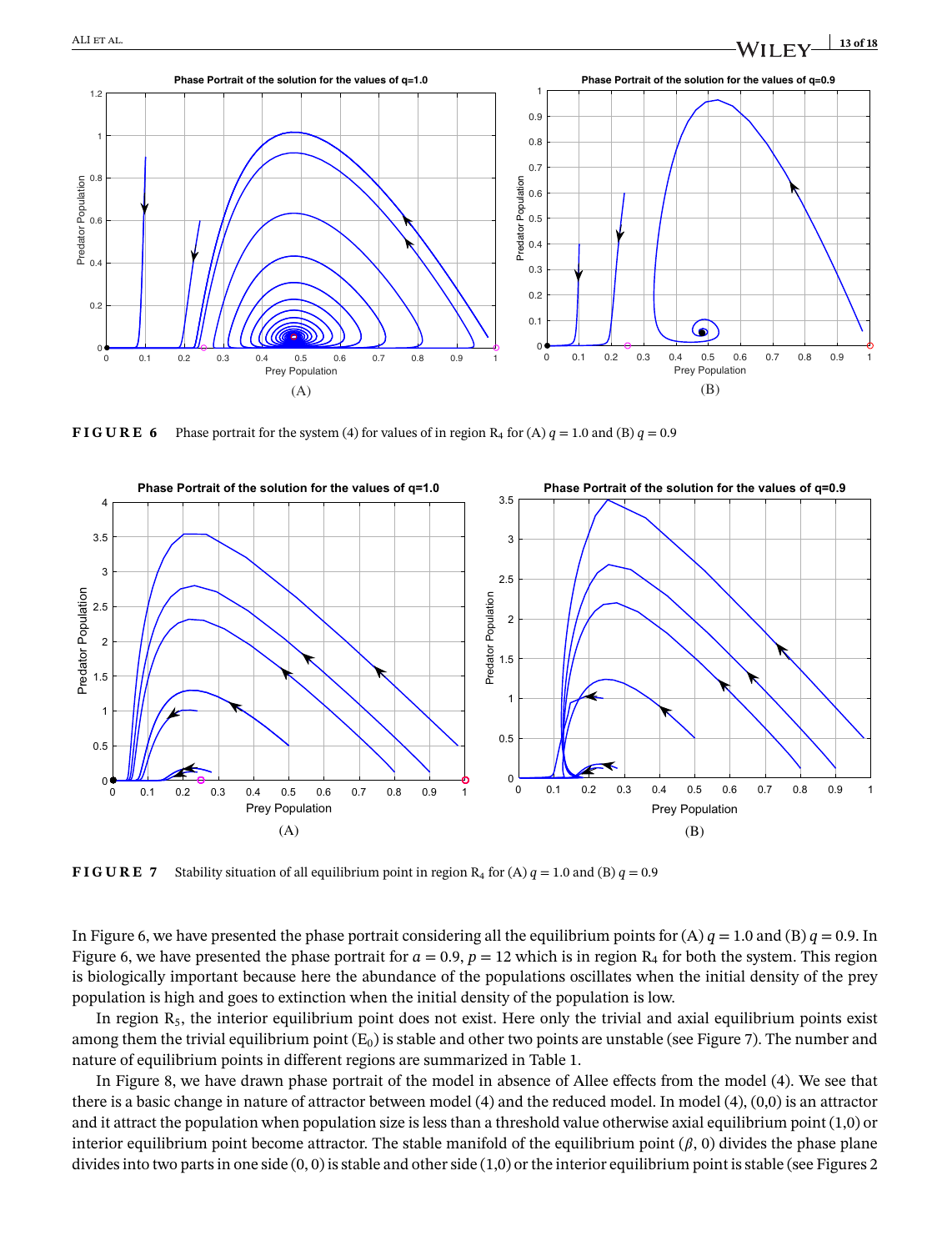| Region         | <b>Points</b>        | <b>Nature</b>                                                              |
|----------------|----------------------|----------------------------------------------------------------------------|
| $R_1$          | $E_0, E_1, E_2$      | Stable node, stable node, saddle node                                      |
| R <sub>2</sub> | $E_0, E_1, E_2, E_3$ | Stable node, saddle node, saddle node, stable                              |
| $R_3$          | $E_0, E_1, E_2, E_3$ | Stable node, saddle node, saddle node, unstable spiral (Limit cycle arise) |
| $R_4$          | $E_0, E_1, E_2, E_3$ | Stable node, saddle node, saddle node, unstable spiral                     |
| $R_5$          | $E_0, E_1, E_2$      | Stable node, saddle node, unstable                                         |

**TABLE 1** The feasible equilibrium points in various sub-regions of Figure 1 and their nature



**FIGURE 8** Phase portrait of the corresponding model of (4) in absence of Allee effects for (A)  $r = 0.2$ ,  $p = 1$ ,  $q = 0.9$ , (B)  $r = 0.2$ ,  $p = 1$ , *q* = 1.0, (C) *r* = 0.2, *p* = 2, *q* = 1.0, and (D) *r* = 0.2, *p* = 2, *q* = 0.9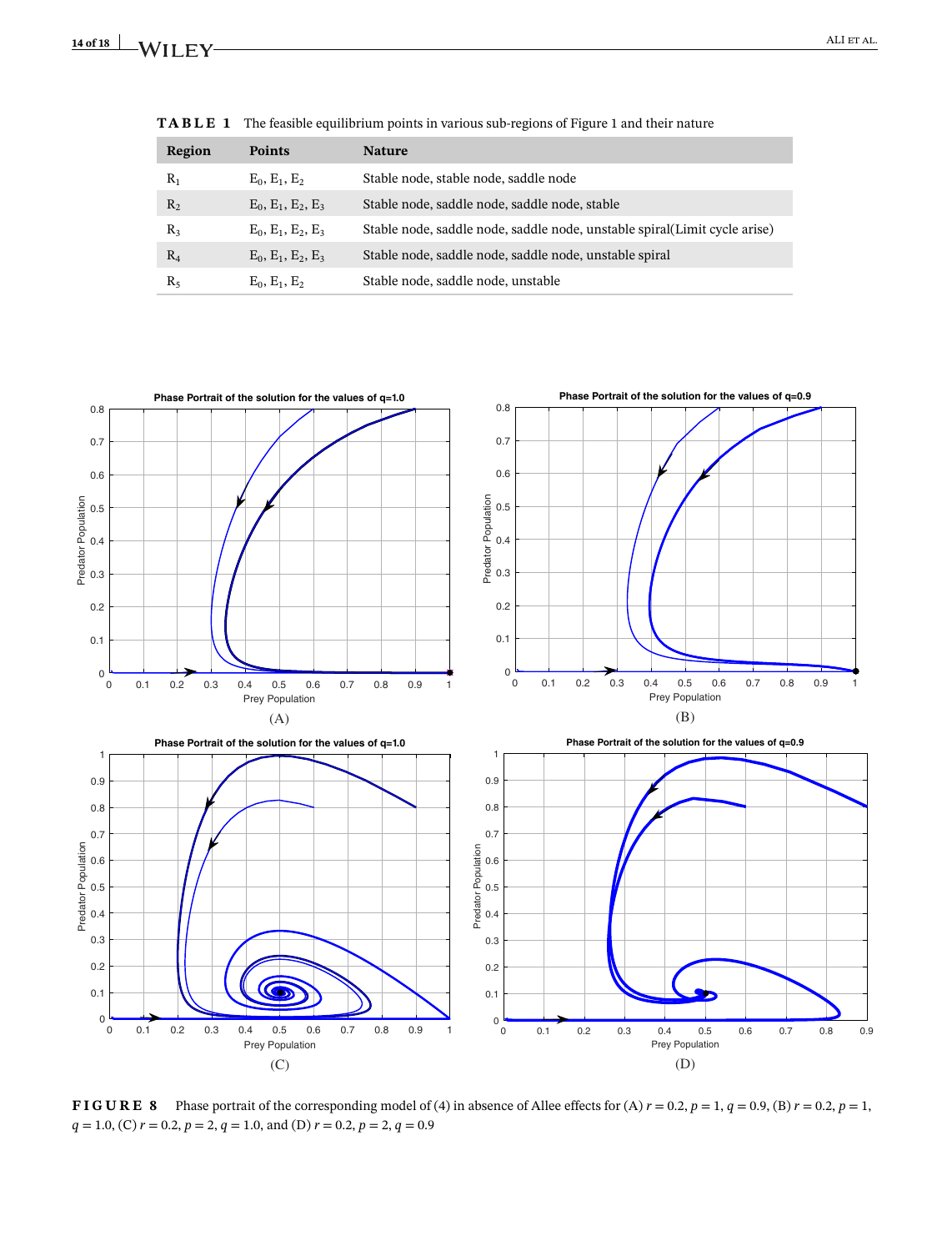and 3) but from Figure 8, it is clear that no such separatrix exists. That is introducing Allee effects we get an extra feature of the model.

# **7 CONCLUSIONS**

In this article, we have formulated a fractional order prey–predator model using time dependent memory kernel. The model is formulated considering Holling type-III functional response. From the above analysis, it is clear that stability of the fixed points depend on order of fractional derivative as well as the parameters included in the model. The graphical presentation of the solutions shows that with the change of order of fractional derivative range of the solution changes. Also we show that there is a huge change in stability region for considering memory in a prey–predator model. Thus the same system becomes stable under same condition if we introduce memory in the considered system. That means in presence of memory, population can survive easily and will stay for longer time periods compare to memory less system.

Thus one can conclude that the dynamics of memory dependent prey predator models are better compare to that of integer order systems. Also the solution takes more time to reach equilibrium point. Thus to interpret the long lasting system with the effect of previous memory, the use of fractional order derivative is justified.

# **ACKNOWLEDGMENT**

The author Md Ramjan Ali would like to thank Department of Science and Technology, Government of India, New Delhi, for the financial assistance under AORC, Inspire Fellowship Scheme toward this research work.

# **ORCID**

*Uttam Ghosh* https://orcid.org/0000-0001-7274-7793

## **REFERENCES**

- 1. Podlubny I. *Fractional Differential Equations, Mathematics, Vol. 198 of Science and Engineering*. San Diego, CA: Academic Press; 1999.
- 2. Saeedian M, Khalighi M, Tafreshi NA, Jafari GR, Ausloos M. Memory effects on epidemic evolution, the susceptible-infected-recovered epidemic model. *Phys Rev*. 2017;95:022409.
- 3. Bagley RL, Calico RA. Fractional order state equations for the control of visco elastically damped structures. *J Guid Control Dynam*. 1991;14:304-311.
- 4. Sun HH, Wahab AAA, Onaral B. Linear approximation of transfer function with a pole of fractional order. *IEEE Trans Autom Control*. 1984;29:441-444.
- 5. Ichise M, Nagayanagi Y, Kojima T. An analog simulation of noninteger order transfer functionsfor analysis of electrode process. *J Electroanal Chem*. 1971;33:253-265.
- 6. Ray S. S., Atangana A., Noutchie S. C., Kurulay M., Bildik N., and Kilicman A.,Fractional calculus and its applications in applied mathematics and other sciences *Math Probl Eng* (2014).2014, 849395, 1–2.
- 7. Debnath L. Recent applications of fractional calculus to science and engineering. *IJMMS*. 2003;54:3413-3442.
- 8. Uchaikin VV. *Fractional Derivatives for Physicists and Engineers*. Beijing,China: Higher Education Press; 2013.
- 9. Hong LL, Long Z, Cheng H, Jiang YL, Teng Z. Dynamical analysis of a fractional-order predator-prey model incorporating a prey refuge. *J Appl Math Comput*. 2017;54:435-449.
- 10. El-Sayed A, El-Mesiry A, El-Saka H. On the fractional-order logistic equation. *Appl Math Lett*. 2007;20(7):817-823.
- 11. Javidi M, Nyamoradi N. Dynamic analysis of a fractional order prey-predator interaction with harvesting. *App Math Model*. 2013;37(20):8946-8956.
- 12. Tian J, Yu Y, Wang H. Stability and bifurcation of two kinds of three-dimensional fractional lotka-volterra systems. *Math Probl Eng*. 2014;2014(8):695871.
- 13. Courchamp F, Berec J, Gascoigne J. *Allee Effects in Ecology and Conservation*. New York, NY: Oxford University Press; 2008.
- 14. Sen M, Banerjee M, Morozov A. Bifurcation analysis of a ratio-dependent prey-predator model with Allee effect. *J Ecol Complex*. 2012;11:12-27.
- 15. Dennis B. Allee effects: population growth, critical density, and the chance of extinction. *Nat Resour Model*. 1989;3(4):481-538.
- 16. Lewis MA, Kareiva P. Allee dynamics and the spread of invading organisms. *Theor Popul Biol*. 1993;43:141-158.
- 17. Courchamp F, Brock TC, Grenfell B. Inverse density dependence and the Allee effect. *Trends Ecol Evolut*. 1999;14(10):405-410.
- 18. Guo Y. The stability of solutions for a fractional predator-prey system. *Abstr Appl Anal*. 2014;2014(7):124145.
- 19. Rojas-Palma A, Gonzalez-Olivares E. Optimal harvesting in a predator–prey model with Allee effect and sigmoid functional response. *App Math Model*. 2012;36(5):1864-1874.
- 20. Goh BS. *Management and Analysis of Biological Populations*. Amsterdam: Elsevier; 2012.
- 21. Chakraborty P, Sarkar S, Ghosh U. Stability and bifurcation analysis of a discrete prey–predator model with sigmoid functional response and Allee effect. *Rendiconti del Circolo Matematico di Palermo Series 2*. 2020. https://doi.org/10.1007/s12215-020-00495-5.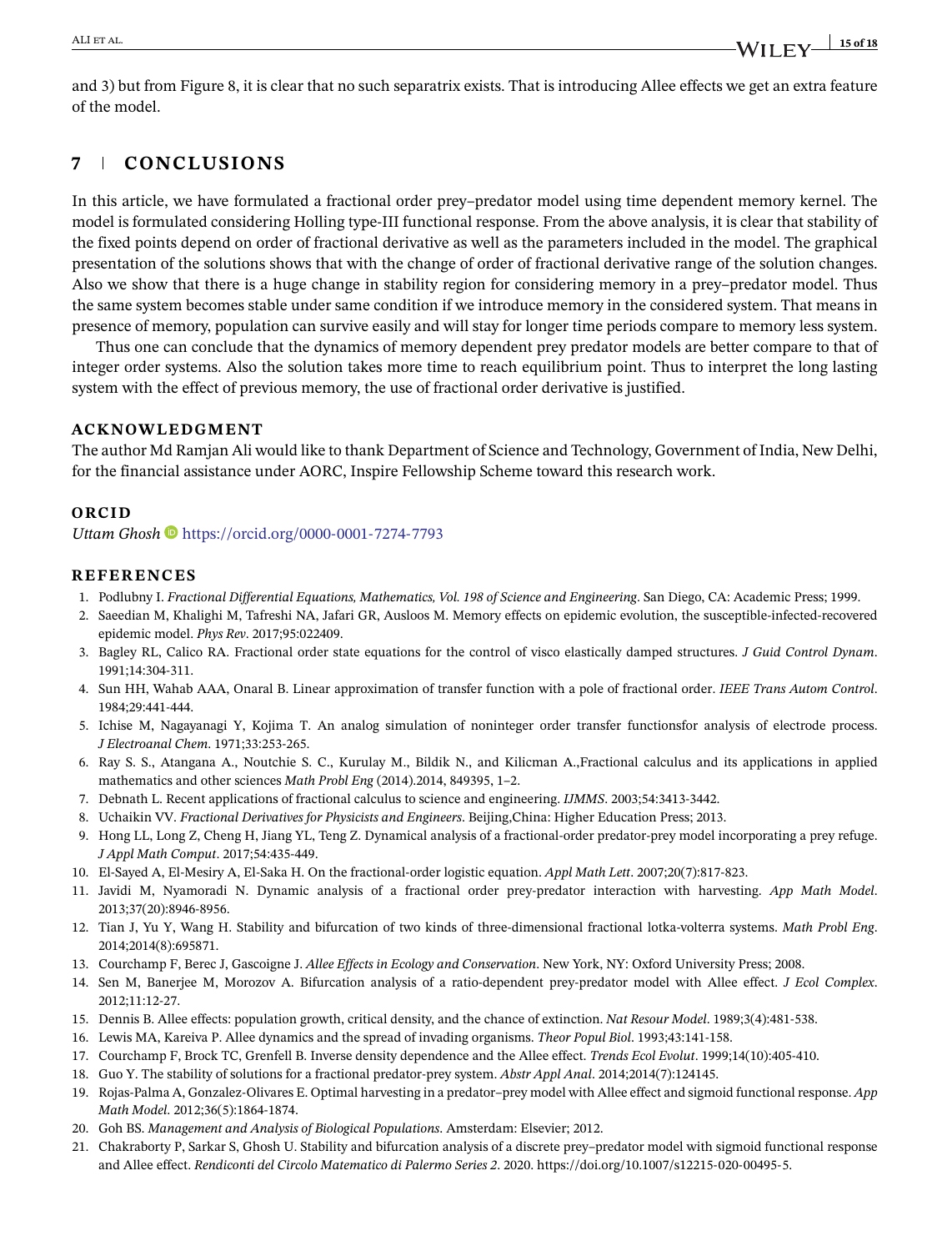# **16 of 18 ALI ET AL. ALI ET AL. ALI ET AL.**

- 22. Gonzalez-Olivares E, Rojas-Palma A. Multiple limit cycles in a Gause type predator–prey model with Holling type III functional response and Allee effect on prey. *Bull Math Biol*. 2011;73:1378-1397.
- 23. Agus S, Isnani D, Hasan SP, Adem K. A fractional-order predator–prey model with ratio-dependent functional response and linear harvesting. *Mathematics*. 2019;7(11):1100.
- 24. Kilbas A, Srivastava H, Trujillo J. *Theory and Application of Fractional Differential Equations*. New York, NY: Elsevier; 2006.
- 25. Huo J, Zhao H, Zhu L. The effect of vaccines on backward bifurcation in a fractional order HIV model. *Nonlinear Anal Real World Appl*. 2015;26:289-305.
- 26. Li X, Wu R. Hopf bifurcation analysis of a new commensurate fractional-order hyperchaotic system. *Nonlinear Dyn*. 2014;78:279-288.
- 27. Ghaziani RK, Alidousti J, Eshkaftaki AB. Stability and dynamics of a fractional order Leslie–Gower prey–predator model. *App Math Model*. 2016;40:2075-2086.
- 28. Diethelm K, Ford J. N, Freed A. D,A Predictor-Corrector approach for the numerical solution of fractional differential equations,*Nonlinear Dynamics* 29sss3–22, 2002.

# **AUTHOR BIOGRAPHIES**



**Md Ramjan Ali** is currently a research scholar (DST INSPIRE FELLOW) of Department of Applied Mathematics, University of Calcutta, Kolkata, India. He obtained his M.Sc. in Applied Mathematics from University of Calcutta, West Bengal, India, in 2014. He is mainly interested to application of Fractional Calculus in Physics and Biology.



**Santanu Raut** is an assistant professor of Mathematics at Mathabhanga College, Cooch Behar, West Bengal, India. He works on fractal geometry, fractional calculus and Nonlinear partial differential equations. He has 14 research publications in reputed national and international journals.



**Susmita Sarkar** is a professor of Applied Mathematics at the University of Calcutta. Her field of research includes plasma dynamics, biomathematics, and fractional calculus. She has more than 91 research publications in reputed international journals. Dr Susmita Sarkar was a TWAS associate and an ICTP regular associate.



**Uttam Ghosh** is an assistant professor of Applied Mathematics in University of Calcutta. His research includes fractal geometry, information theory, percolation theory, biomathematics, and fractional calculus. He has 63 publications in reputed national and international journals.

**How to cite this article:** Ali MR, Raut S, Sarkar S, Ghosh U. Unraveling the combined actions of a Holling type III predator–prey model incorporating Allee response and memory effects. *Comp and Math Methods*. 2021;3:e1130. https://doi.org/10.1002/cmm4.1130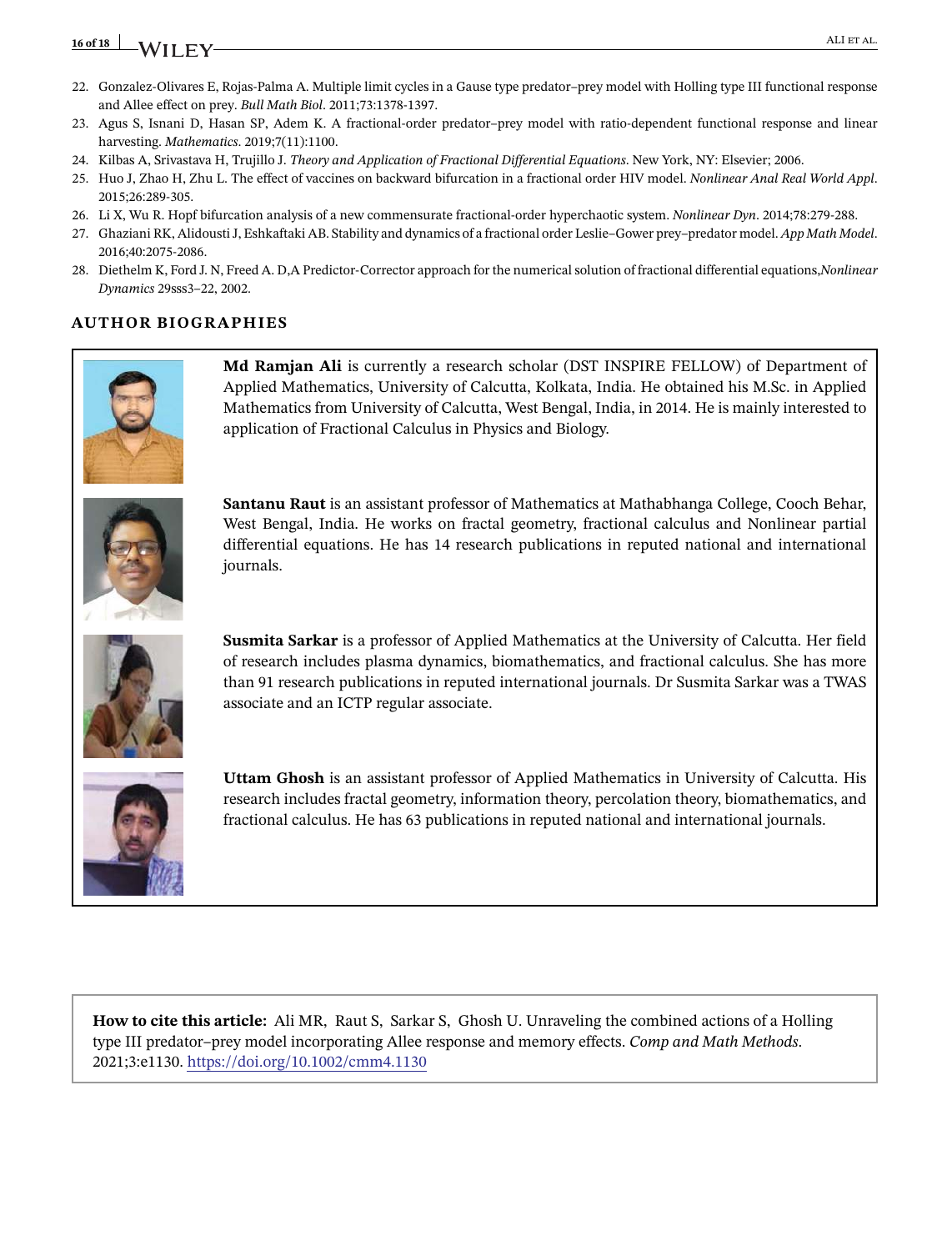ALI et al. **17 of 18**

#### **APPENDIX A. STUDY OF THE MODEL (4) ELIMINATING ALLEE EFFECT FROM THE MODEL**

Eliminating the Allee effect from the model (4) we get,

$$
\begin{aligned}\n\binom{C}{t_0} P_t^q(x) &= r x (1 - x) - \frac{x^2 y}{x^2 + a^2} \\
\binom{C}{t_0} P_t^q(y) &= \frac{px^2}{x^2 + a^2} y - y, \quad 0 < q < 1\n\end{aligned} \tag{A1}
$$

Fixed points of this system are  $(0,0)$ ,  $(1,0)$ ,  $\left(\frac{a}{\sqrt{p-1}}, \frac{apr}{\sqrt{p-1}}\right)$ √ *p*−1  $\left(1 - \frac{a}{\sqrt{p-1}}\right)$ . First two equilibrium point always exist but third one exists only when  $p > 1 + a^2$ . Among these three equilibrium points, the trivial equilibrium point (0, 0) is always unstable. The axial equilibrium point  $(1, 0)$  is stable when  $p < 1 + a^2$ . The interior equilibrium point exists when axial equilibrium point becomes unstable. The stability of the interior equilibrium point depends on some conditions. The characteristic equation of the system corresponding to the interior equilibrium point  $(x^*,y^*)$  is  $\lambda^2-\tau\lambda+\Delta=0$  where  $\tau = r(1 - 2x^{2}) - \frac{2a^{2}xy^{*}}{(x^{2}+a^{2})^{2}}$  $\frac{2a^2xy^*}{(x^2+a^2)^2}$  and  $\Delta = \frac{2a^2px*^3y^*}{(x^2+a^2)^3}$  $\frac{\sum_{x}^{\infty} \mu x^2 y}{(x^2+a^2)^3} > 0.$ 

Correspondingly the eigenvalues are  $\lambda_1, \lambda_2 = \frac{\tau + \sqrt{\tau^2 - 4\Delta}}{2}, \frac{\tau - \sqrt{\tau^2 - 4\Delta}}{2}.$ Equilibrium point  $(x^*, y^*)$  of model (if exist) is locally asymptotically stable if one of the following conditions holds: (i)  $\tau \le 0$ , (ii)  $\tau > 0$  and  $\tau^2 - 4\Delta < 0$ , andtan<sup>-1</sup>  $\left( \frac{\sqrt{4\Delta - \tau^2}}{\tau} \right)$  $\tau$  $\left( \frac{q\pi}{2} \right)$  $rac{1^n}{2}$ .

#### **APPENDIX B**

The Caputo derivatives of a function  $f(t)$  of order *n* with  $0 < n < 1$  is expressed as, <sup>27</sup>

$$
D^{n}f(t) = \frac{1}{\Gamma(2-n)} \times \left[ \frac{f'(t)}{t^{n-1}} \left( 1 + \sum_{p=1}^{\infty} \frac{\Gamma(p-1+n)}{\Gamma(n-1)(p)!} \right) - \left( \frac{n-1}{t^{n}} f(t) + \sum_{p=2}^{\infty} \frac{\Gamma(p-1+n)}{\Gamma(n-1)(p-1)!} \right) \left( \frac{f(t)}{t^{n}} + \frac{\nu_{p}(f)(t)}{t^{p-1+n}} \right) \right], \quad (B1)
$$

where  $v_p(f)(t) = -(p-1) \int_0^t$  $\int_0^t \tau^{p-2} f(\tau) d\tau, p = 2, 3, 4, \ldots$ 

We approximate  $D<sup>n</sup>f(t)$  by using the first M terms in the sum appearing in Equation (B1) as follows:

$$
D^{n}f(t) \simeq \frac{1}{\Gamma(2-n)} \times \left[ \frac{f'(t)}{t^{n-1}} \left( 1 + \sum_{p=1}^{M} \frac{\Gamma(p-1+n)}{\Gamma(n-1)(p)!} \right) - \left( \frac{n-1}{t^{n}} f(t) + \sum_{p=2}^{M} \frac{\Gamma(p-1+n)}{\Gamma(n-1)(p-1)!} \right) \left( \frac{f(t)}{t^{n}} + \frac{\nu_{p}(f)(t)}{t^{p-1+n}} \right) \right], \quad (B2)
$$

We can rewrite Equation (B2) as follows:

$$
D^{n}f(t) \simeq \Omega(n, t, M)f'(t) + \Phi(n, t, M)f(t) + \sum_{p=2}^{M} A(n, t, p) \frac{v_{p}(f)(t)}{t^{p-1+n}}
$$
  
\nwhere  $\Omega(n, t, M) = \frac{1 + \sum_{p=1}^{M} \frac{\Gamma(p-1+n)}{\Gamma(n-1)(p)!}}{\Gamma(2-n)}, R(n, t) = \frac{1-n}{t^{n}\Gamma(2-n)},$   
\nand  $\Phi(n, t, M) = R(n, t) + \sum_{p=2}^{M} \frac{A(n, t, p)}{t^{n}}, A(n, t, p) = \frac{\Gamma(p-1+n)}{\Gamma(2-n)\Gamma(n-1)(p-1)!}$ 

We set  $v_p(x)(t) = w_p(t)$ ,  $v_p(y)(t) = u_p(t)$ ,  $p = 2, 3, 4, \ldots$  and rewrite system (4) as:

$$
\Omega(n, t, M)x'(t) + \Phi(n, t, M)x(t) + \sum_{p=2}^{M} A(n, t, p) \frac{w_p(t)}{t^{p-1+n}} = rx(1-x)(x-\beta) - \frac{x^2y}{x^2 + a^2}
$$
  
where  $w_p(t) = -(p-1) \int_0^t \tau^{p-2} x(\tau) d\tau$ ,  $p = 2, 3, 4, ..., M$